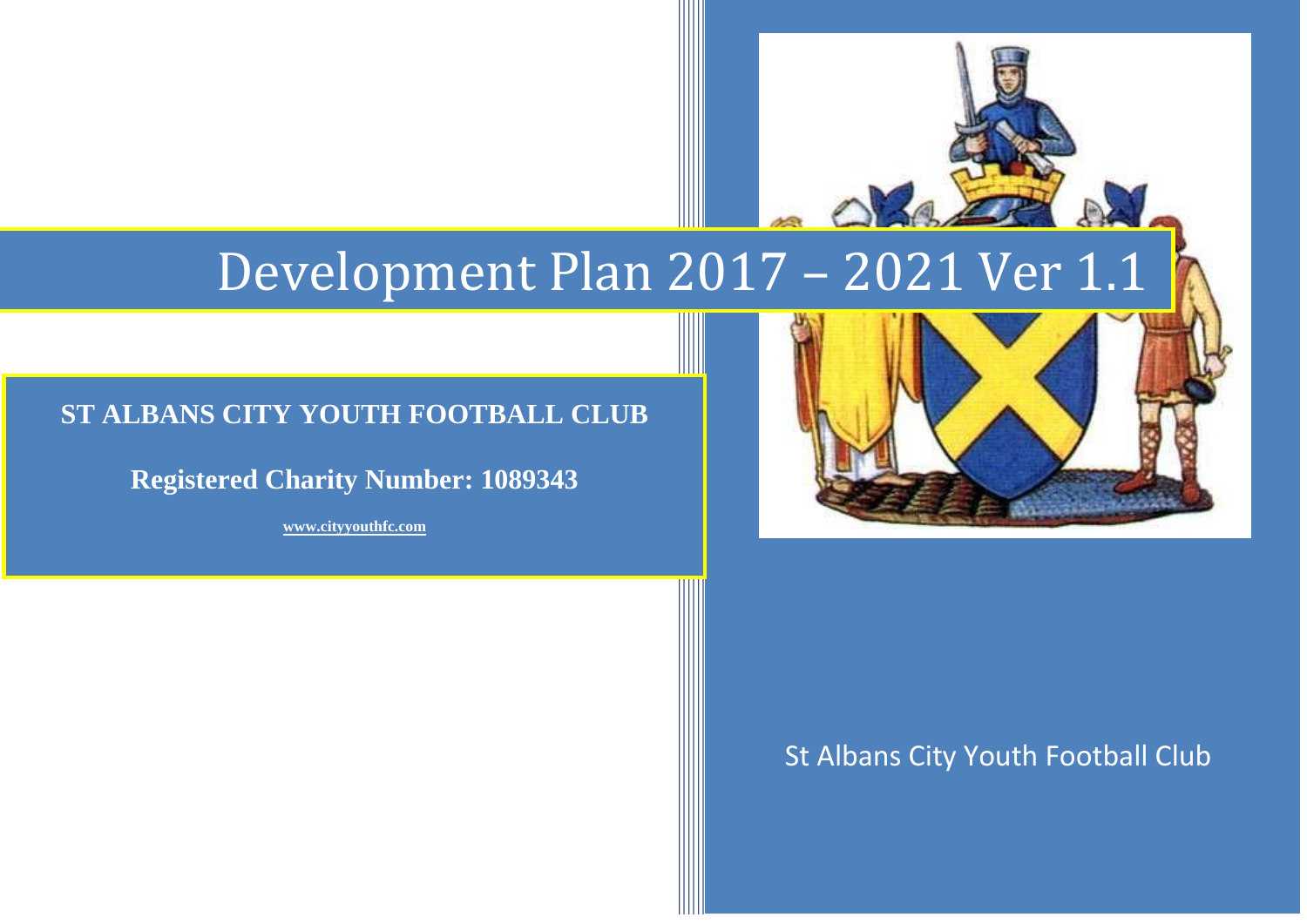#### **Objectives**

- 1. **Overview**
- 2. **Club Development** Supporting the development of St Albans City Youth FC teams.
- 3. **Club Development Table** Forecast team structures 2017-21.
- 4. **Workforce Development** (staff, coaches, tutors, referees, volunteers).
- 5. **Leagues, competitions & small sided** Supporting the development of new competitive opportunities.
- 6. **Race Equality** promoting equality within the club.
- 7. **Social Inclusion** promoting a social inclusion policy within the club.
- 8. **Promoting Health through Football** Increasing physical activity and contributing to Healthy Lifestyles.
- 9. **Football in Education** Increasing participation in football through the School Sport Partnership.
- 10. **Girls' Football** Increasing participation and improving player pathways
- 11. **Football for Disabled People** Providing opportunities for disabled people to enjoy football.
- 12. **Work in the Community –** Train, motivate and inspire young people through the power of sport.
- 13. **Communication and Marketing** Raising the profile of the club and promoting opportunities to participate.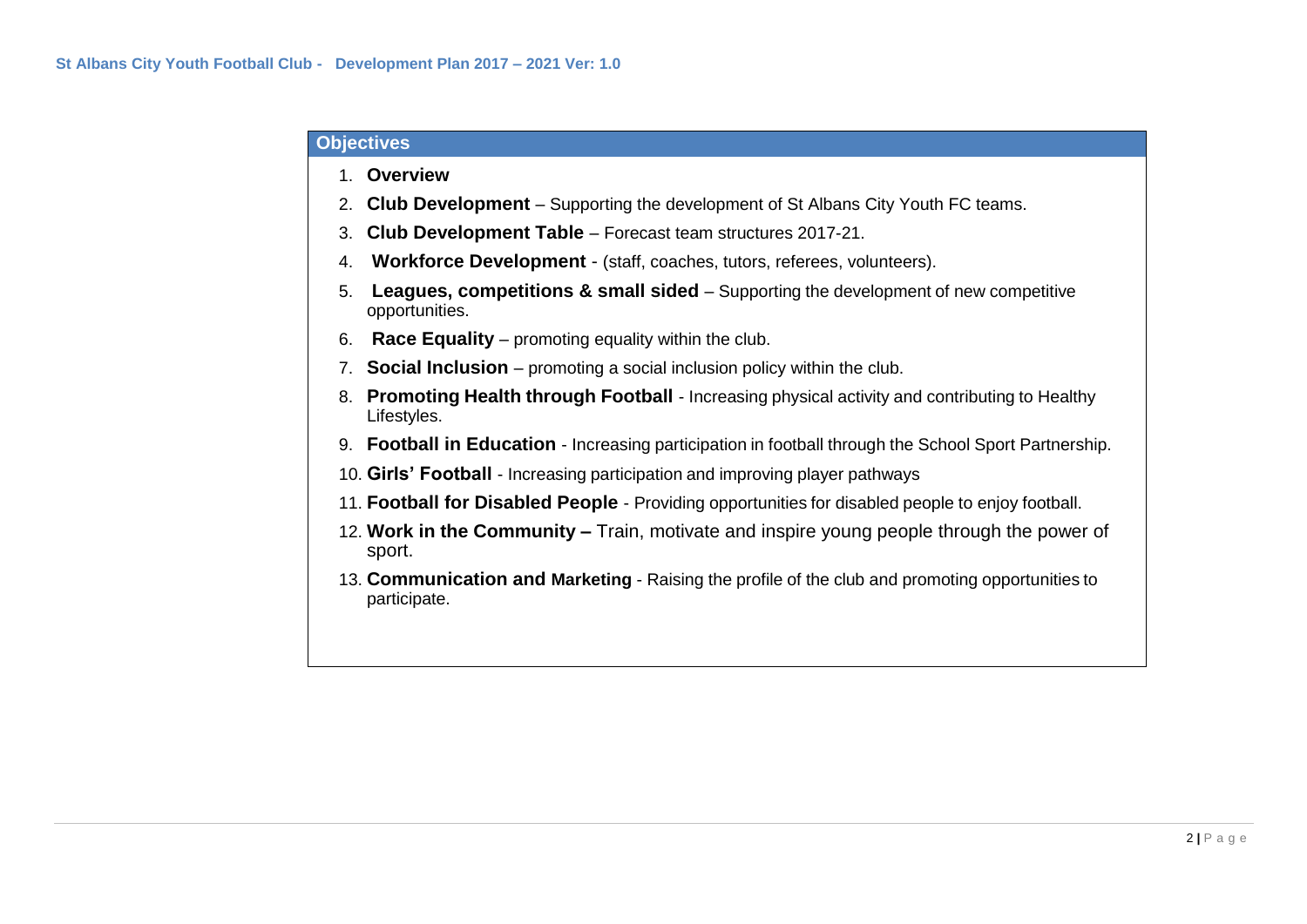## **1 - Overview**

St Albans City Youth Community Football Club is recognised within the St Albans District and the County as one of the leading providers of Youth Football in the Community.

Our continuing aim is to build on the foundations already established for a self-sustaining Community Based Club, providing sport (mainly football) to junior and senior players, boys, girls and disabled participants, in a positive, friendly and professional environment.

St Albans City Youth will support the best aspects of youth sport teaching, competitiveness but fairness, respect for the Club, team mates, managers, coaches, officials and most importantly themselves.

St Albans City Youth should lead the way in the St Albans District and become a symbol for what the delivery of youth football should be in the area. Sharing information and best practice to other Sports Clubs in the District confirming its position as a Centre of Excellence for St Albans and one of the County's Premier Clubs.

In the last 15 years the club has developed its Community awareness programme, known locally as St Albans City Youth in the Community. This has seen the club focus on strategic, innovative ways of training young people and disabled groups. Some of this Community work is provided by the Club and some in partnership with key local groups e.g. Herts Sports Partnership, Special Olympics, 1Life and other local groups. The club has been particularly successful in creating a number of key partners and using the leverage of it's extensive database of members.

- Developing young disabled people to become more active and involved through sport. To integrate this group into our club ethos. To feed them into elite sport groups.
- Developing young girls to be more active and involved through sport. To integrate this group into our club ethos. To feed them into adult linked teams.
- Training young people to become coaches. To provide them with the support, training techniques, equipment and courses to develop.
- Training disabled people to become coaches. To provide them with the additional support, training techniques, equipment and courses to develop. To train them to become role models. To include them in the overall coaching plans of our club.
- Training volunteers to become coaches. To provide them with the support, training techniques, equipment and courses to develop.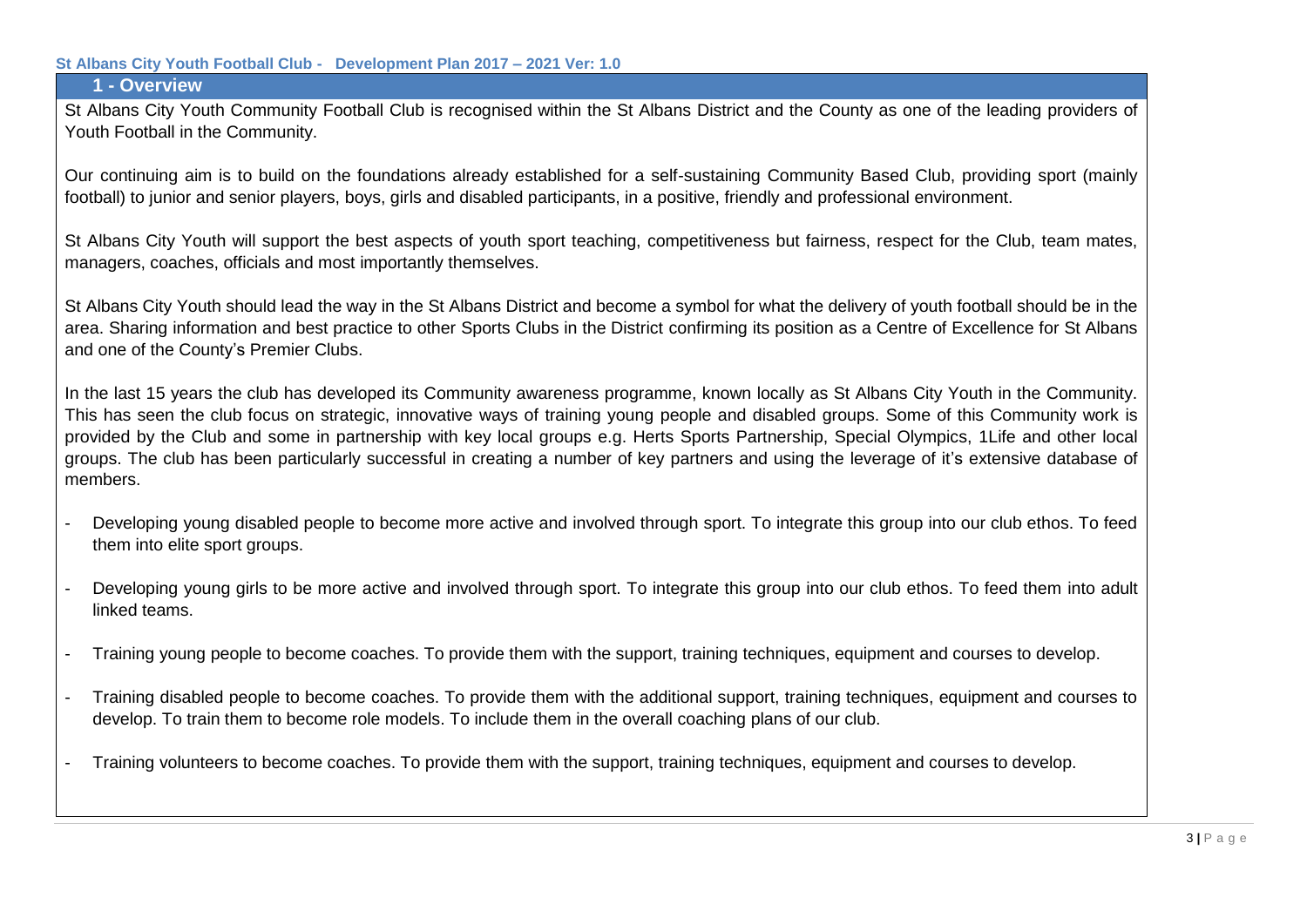#### **1 - Overview**

- Offering career advice, guidance and progression to young and disabled people including work placements, work experience, holiday work, apprenticeships, courses and introductions to partner groups.
- St Albans City Youth in the Community run other activities in the Community. These have included the clubs School Holiday Camps, Community Days at the Sports Centre, Disability Festivals both at Highfield Park and Nicholas Breakspear School, Sport Relief Mile and Small Sided Competitions for boys and girls. The Club does this to "give something back" to the Community and to develop its Coaches in Event Management. Being a Charity, we aim to run our events at a competitive price and have a hardship policy to allow everyone to take part.
- The club offers trips and education experiences across the St Albans District and the County. More recently, using its extensive list of key contacts that have been built up over the years, it organised player, team and coach exchange in countries such as Holland, Spain, Gambia and the USA.

The Club expects the highest standard of player to progress from youth teams to senior teams. This standard to be judged on several levels: Firstly, they would expect these players to be technically sound. Secondly and almost more importantly, they would expect the players to have the correct attitude. This will be measured in several ways. The player should have a positive approach to training and fitness. The player should want to play at the highest level that they are able to achieve, yet should have a realistic appraisal of their own ability. The player should have a strong desire to have fun, progress and play senior football for the Club or one of our linked teams. Most importantly, the player should show respect for the Club, officials, the opposition and their fellow players.

Following on from the clubs previous Development Plans over the past fifteen years, which saw the club establish a base at Highfield Park, this latest plan includes actions that build on our expansion at Highfield Park which included additional grass pitches and the joint project with a St Albans School for the development of a Floodlit All-Weather Training Pitch. The next period will include our new venture as a 'Coerver Coaching Partner Club' and an 'Arsenal Ladies Platinum Club'. The next five years will be as busy as the last, with a focus on maintaining high standards and maximising the benefits of the improved facilities to groups across a range of different sports.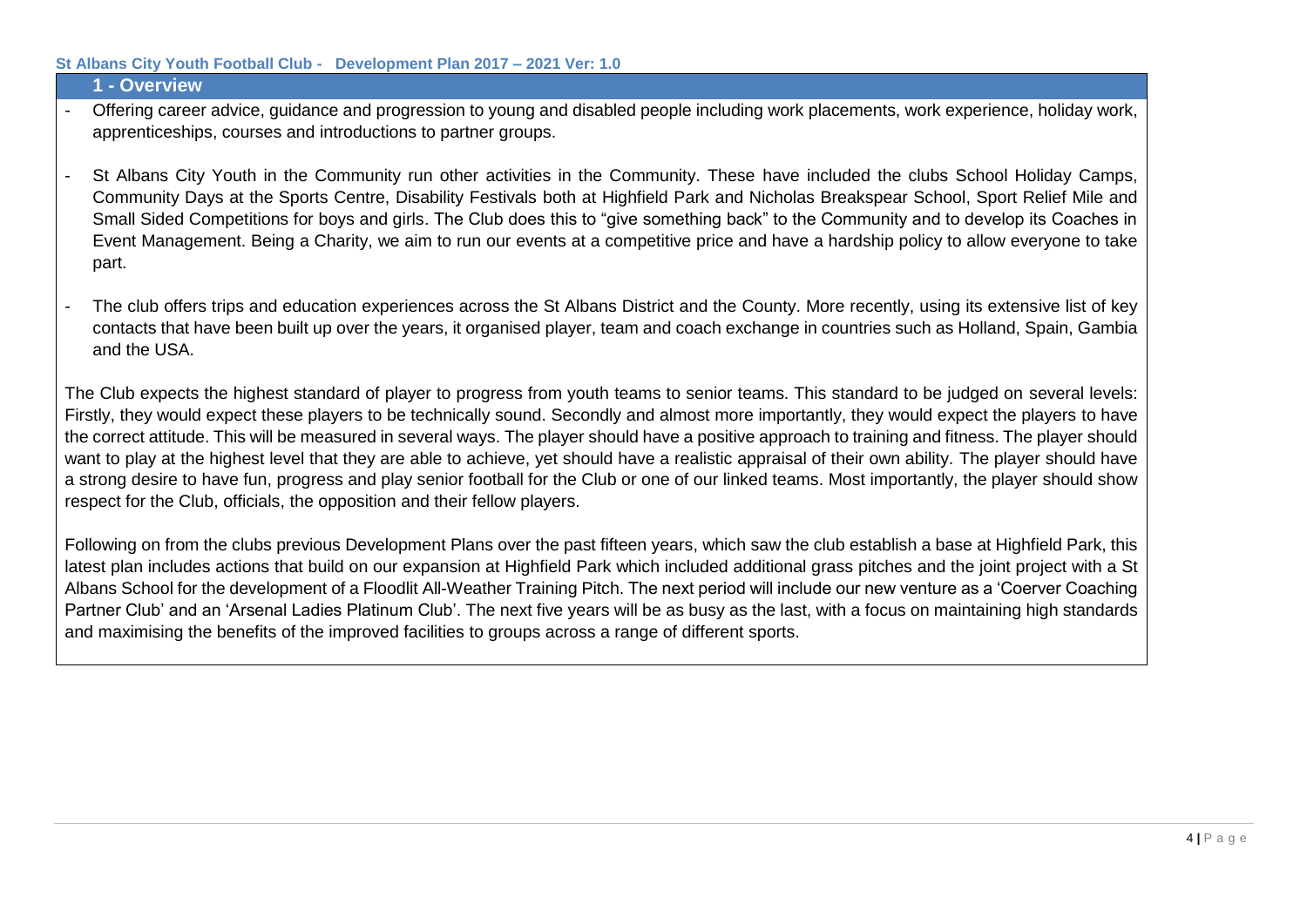#### **St Albans City Youth Football Club - Development Plan 2017 – 2021 Ver: 1.0 2 - SECTION: CLUB DEVELOPMENT**

## **Aim**

• To ensure that people of all ages and ability have the opportunity to play football, have fun through sport and develop themselves

- o Maintain the administration quality in line with the Charter Standard Community Club criteria
- o Maintain and Expand the provision of Boys, Girls and Disability Football
- o Maintain and Develop "St Albans City Youth in the Community"
- o Provision of improved facilities
- o Highfield Park Grass Pitches
- o Maintain and Develop strategic partners and club links

| Plan               |                            |                                        |                         |                         |                         |
|--------------------|----------------------------|----------------------------------------|-------------------------|-------------------------|-------------------------|
| Objective          | <b>Tactic</b>              | <b>Achievement Target</b>              | <b>Responsibility</b>   | <b>Timescale</b>        | <b>Finance</b>          |
| (what needs to     | (how do you intend to      | (what will be achieved?)               |                         | (when will you complete | (how much is it going   |
| be done?)          | achieve your               |                                        |                         | your objective?)        | to cost?)               |
|                    | objective?)                |                                        |                         |                         | <b>Ongoing</b>          |
| <b>FA Charter</b>  | To continue work with      | To ensure that we maintain the quality | <b>Club Development</b> | Ongoing                 | FA CRB Checks £15       |
| Standard           | County FA                  | of our administration and              | Officer                 |                         | per volunteer, approx   |
| Community          | <b>Development Officer</b> | management inline with the Charter     |                         |                         | £1,000 per year         |
| <b>Club Status</b> | and club committee         | Standard Community Club criteria       |                         |                         | <b>Ongoing</b>          |
| Maintain teams     | Maintain good level of     | Teams at each age group from Under     | Management              | Yearly                  | Club: new team strips   |
| at all age         | volunteer support          | 8's to Under 18's                      | Committee               |                         | and equipment.          |
| groups (Boys)      |                            |                                        |                         |                         | £25000 per year,        |
|                    |                            |                                        |                         |                         | Affiliation fees £6000  |
|                    |                            |                                        |                         |                         | per year <b>Ongoing</b> |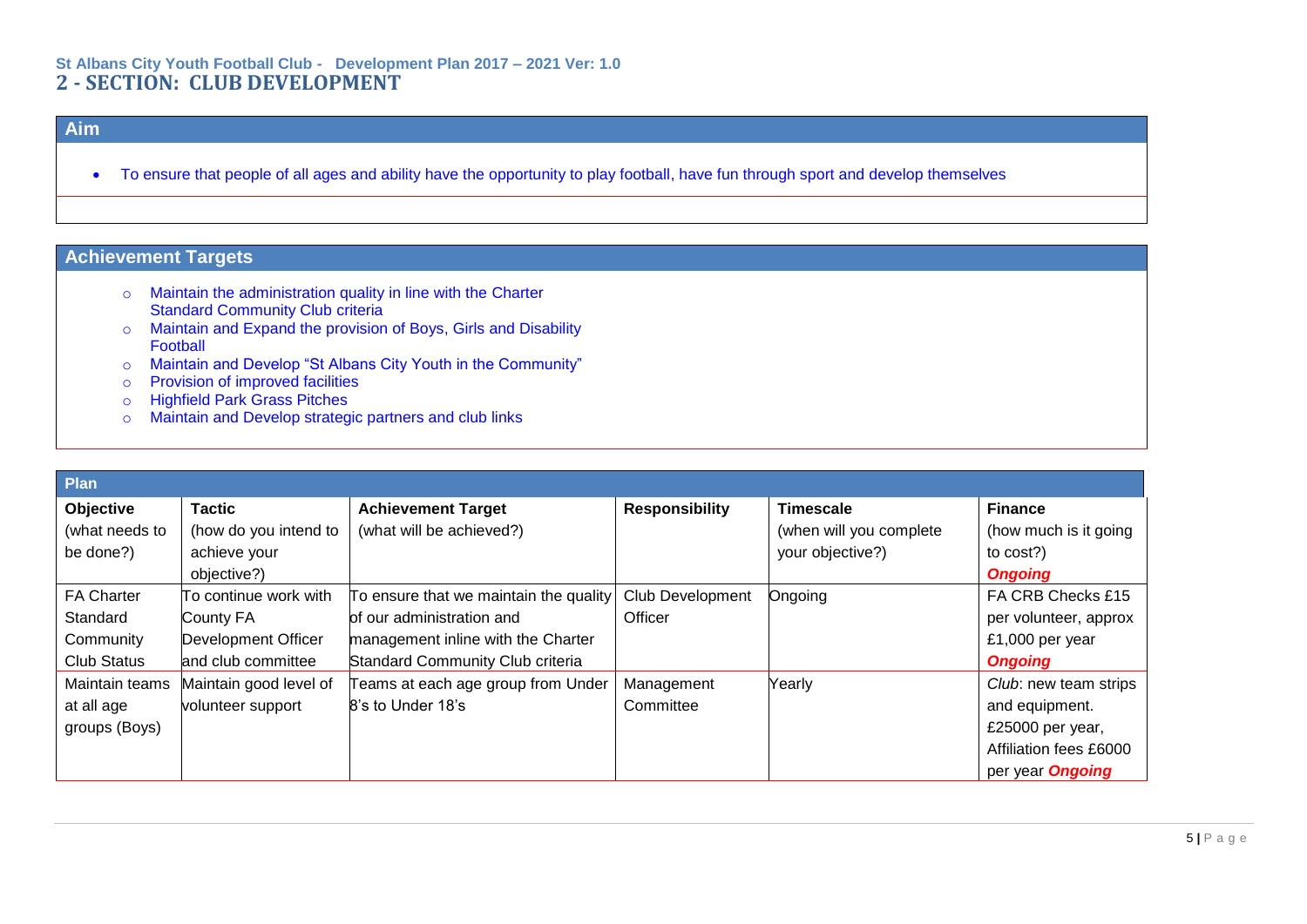| <b>Plan</b>                                                        |                                                                                                                        |                                                                             |                         |                           |                                                                                                                |
|--------------------------------------------------------------------|------------------------------------------------------------------------------------------------------------------------|-----------------------------------------------------------------------------|-------------------------|---------------------------|----------------------------------------------------------------------------------------------------------------|
| Maintain teams<br>at existing<br>groups (Girls)                    | Maintain good level of<br>volunteer support                                                                            |                                                                             | Management<br>Committee | Yearly                    | Club: new team strips<br>and equipment,<br>£6000 per year<br>Affiliation fees.£1000<br>per year <b>Ongoing</b> |
| All Weather<br>Training<br>Facility<br>Feasibility<br>Study        | Identify community<br>partners to develop a<br>second Floodlit All<br>Weather training facility<br>within the district | Partner identified<br>Work in progress                                      | Management<br>Committee | Year <sub>0</sub>         | Management<br>Committee and Club<br>Trustees Time.<br>Provided for                                             |
| 2 <sup>nd</sup> All Weather<br>Training<br>Facility<br>Development | Prepare Financial and<br>Development Plans for<br>the preferred location<br>and partner                                | Plan developed, Prepare Funding<br>Applications for the project             | Management<br>Committee | Year 0                    | £600,000 approx<br>Floodlit AW training<br>pitch                                                               |
| <b>Highfield Park</b>                                              | maintenance and<br>renovation plan with<br>Highfield Park and<br>Contractor AB Bone                                    | Prepare additional pitch Improve drainage and reduce<br>postponements       | Development<br>Officer  | Yearly                    | £12,000 per year                                                                                               |
| Player Pathway<br>with St Albans<br>City FC                        | St Albans City FC to<br>manage the elite Player<br><b>EJA Teams</b>                                                    | Develop a joint club with Teams at each age group from Under<br>14s upwards | Development<br>Officer  | Review end of each season | See attachement                                                                                                |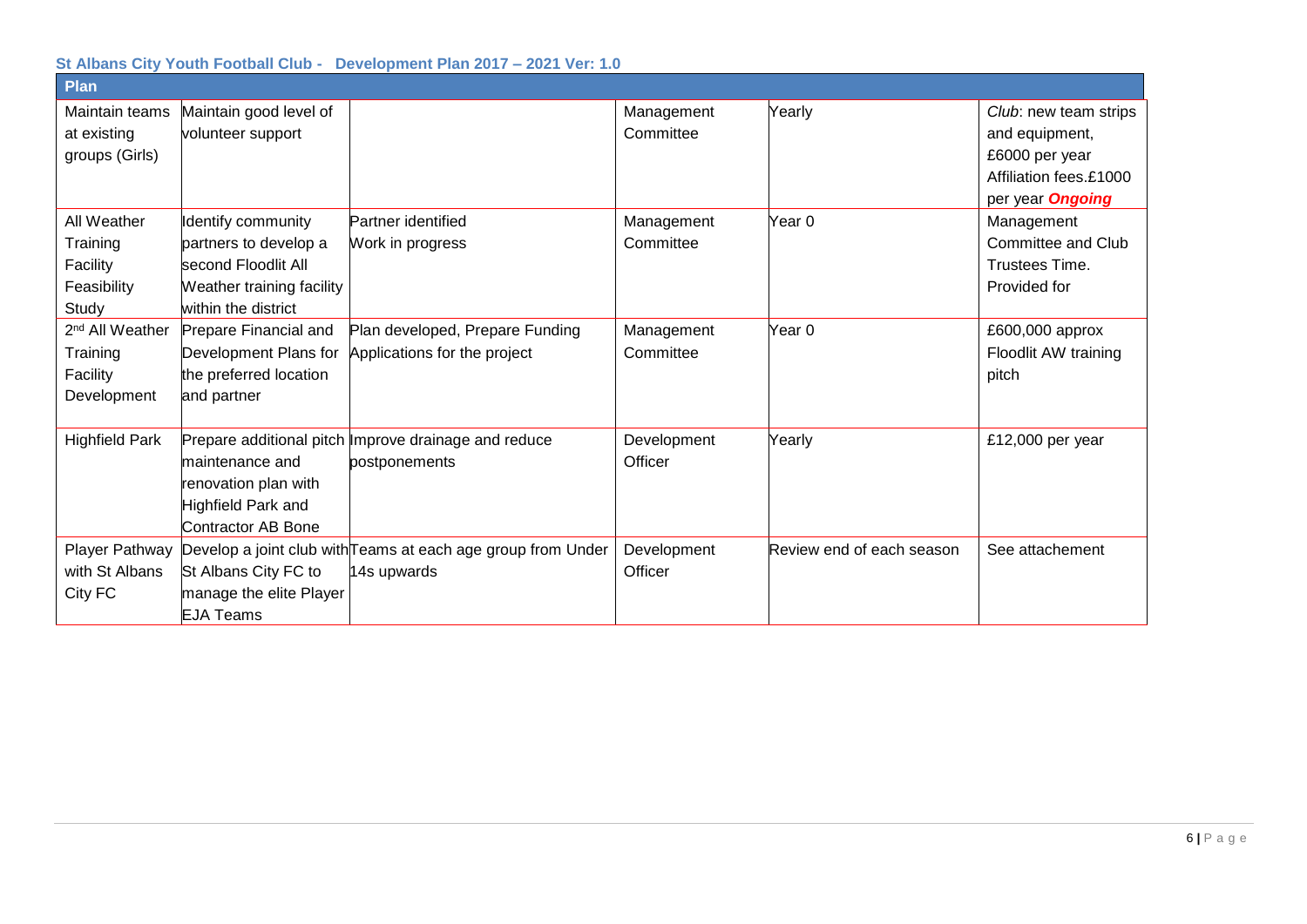#### **St Albans City Youth Football Club - Development Plan 2017 – 2021 Ver: 1.0 3 - Club Development Table**

|        |                  | <b>Current</b>    |      |          | Year 1              |                |                  | Year 2   |      |                     | Year 3   |      |                     | Year 4          |      |                     | Year 5   |      |
|--------|------------------|-------------------|------|----------|---------------------|----------------|------------------|----------|------|---------------------|----------|------|---------------------|-----------------|------|---------------------|----------|------|
| No of  |                  | 86                |      |          | 89                  |                |                  | 91       |      |                     | 92       |      |                     | 93              |      |                     | 94       |      |
| Teams  |                  |                   |      |          |                     |                |                  |          |      |                     |          |      |                     |                 |      |                     |          |      |
|        | Boys             | Girls             | Incl | Boys     | Girls               | Incl           | Boys             | Girls    | Incl | Boys                | Girls    | Incl | <b>Boys</b>         | Girls           | Incl | Boys                | Girls    | Incl |
| Age    | U6 2             | U71               | 4    | U62      | U71                 | $\overline{5}$ | U6 2             | U71      | 5    | U62                 | U71      | 5    | U62                 | U71             | 5    | U62                 | U7 2     | 5    |
| Groups | U74              | U81               |      | U74      | U81                 |                | U74              | U8 2     |      | U74                 | U82      |      | U74                 | U8 2            |      | U74                 | U82      |      |
|        | U8, 4            | U9 2              |      | U8, 4    | U9 <sub>2</sub>     |                | U8, 4            | U9 2     |      | U8, 4               | U9 2     |      | U8, 4               | U9 <sub>2</sub> |      | U8, 4               | U9 2     |      |
|        | U9, 5            | U10, 1            |      | U9, 5    | U10, 2              |                | U9, 5            | U10, 2   |      | U9, 6               | U10, 2   |      | U9, 6               | U10, 2          |      | U9, 6               | U10, 2   |      |
|        | U10, 6           | U11, 2            |      | U10, 6   | U11, 2              |                | U10, 6           | U11, 2   |      | U <sub>10</sub> , 6 | U11, 2   |      | U10, 6              | U11, 2          |      | U10, 6              | U11, 2   |      |
|        | U11, 10          | U12, 2            |      | U11, 10  | U12, 2              |                | U11, 10          | U12, 2   |      | U11, 10             | U12, 2   |      | U11, 10             | U12, 2          |      | U11, 10             | U12, 2   |      |
|        | U12, 6           | U13,2             |      | U12, 6   | U13,2               |                | U12, 6           | U13,2    |      | U12, 6              | U13,2    |      | U12, 6              | U13,2           |      | U12, 6              | U13,2    |      |
|        | U13, 4           | U141              |      | U13, 4   | U141                |                | U13, 4           | U141     |      | U13, 4              | U141     |      | U13, 4              | U142            |      | U13, 4              | U14 2    |      |
|        | U14, 5           | U <sub>15</sub> 1 |      | U14, 5   | U151                |                | U14, 5           | U151     |      | U14, 5              | U151     |      | U14, 5              | U151            |      | U14, 5              | U152     |      |
|        | U15, 6           | U16, 2            |      | U15, 6   | U <sub>16</sub> , 2 |                | U15, 6           | U16, 2   |      | U15, 6              | U16, 2   |      | U15, 6              | U16, 2          |      | U15, 6              | U16, 2   |      |
|        | U16, 3           | Senior 2          |      | U16, 3   | Senior 2            |                | U16, 3           | Senior 2 |      | U16, 3              | Senior 2 |      | U <sub>16</sub> , 3 | Senior 2        |      | U <sub>16</sub> , 3 | Senior 2 |      |
|        | Senior 7         |                   |      | Senior 7 |                     |                | Senior 7         |          |      | Senior 7            |          |      | Senior 7            |                 |      | Senior 7            |          |      |
|        | EJA <sub>3</sub> |                   |      | EJA 4    |                     |                | EJA <sub>5</sub> |          |      | EJA <sub>5</sub>    |          |      | EJA <sub>5</sub>    |                 |      | EJA <sub>5</sub>    |          |      |

*For season 2017/18 the club fielded over 90 teams, this exceeds the previous development plans target by over 40%, we expect the growth spurt to slow due to the availability of training and match facilities within the district.*

\*In partnership with St Albans City FC with the teams playing in the EJA league, this is part of the clubs Player Pathway project.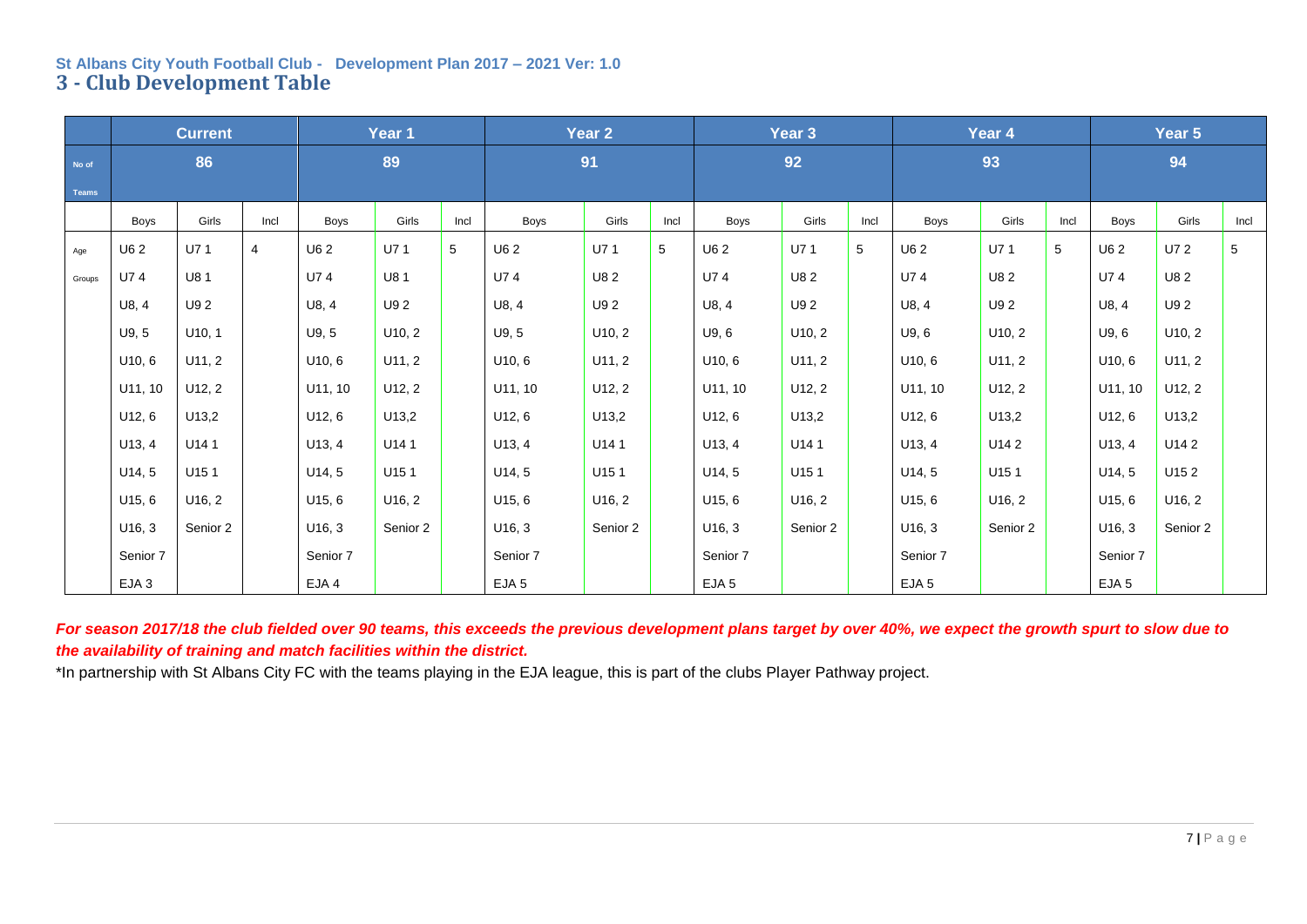#### **St Albans City Youth Football Club - Development Plan 2017 – 2021 Ver: 1.0 4 - SECTION: WORKFORCE DEVELOPMENT**

## **Aim**

• To develop and retain a qualified team to deliver the football development plan. The team will include parents, trustees, disability and young people as well as those Committee Members who are at the heart of everything we do.

- Qualified Level 1 Coaches
- Qualified Level 2 Coaches
- Development structure to Level 3 and above using linked clubs (St Albans Academy)
- Qualified referees
- All coaches members of local Coaches Association
- Training/Development plans for Committee members and Trustees
- Ongoing CPD internal and external provided and supported, Link in with Coerver Coaching and Super Club Developments
- Support development through PE teaching / primary school pathways including Primary Stars

| Plan            |                       |                                                              |                       |                         |                        |  |  |  |
|-----------------|-----------------------|--------------------------------------------------------------|-----------------------|-------------------------|------------------------|--|--|--|
| Objective       | <b>Tactic</b>         | <b>Achievement Target</b>                                    | <b>Responsibility</b> | <b>Timescale</b>        | <b>Finance</b>         |  |  |  |
| (what needs to  | (how do you intend to | (what will be achieved?)                                     |                       | (when will you complete | (how much is it going  |  |  |  |
| be done?)       | achieve your          |                                                              |                       | your objective?)        | to cost?)              |  |  |  |
|                 | objective?)           |                                                              |                       |                         |                        |  |  |  |
| All coaches to  | To access courses     | With help from Herts FA we will run                          | Secretary /           | 2011 and annually       | Total per year at      |  |  |  |
| be qualified to |                       | through local County FAour own level 1 course for the        | Coaching Co-          |                         | 2017 prices, £3500     |  |  |  |
| Level 1 (2 per  |                       | To run our own courses chartered standard clubs in our area. | ordinator             |                         | <b>Ongoing process</b> |  |  |  |
| team)           | with assistance from  | Others will attend courses run by the                        |                       |                         |                        |  |  |  |
|                 | County FA             | County,                                                      |                       |                         |                        |  |  |  |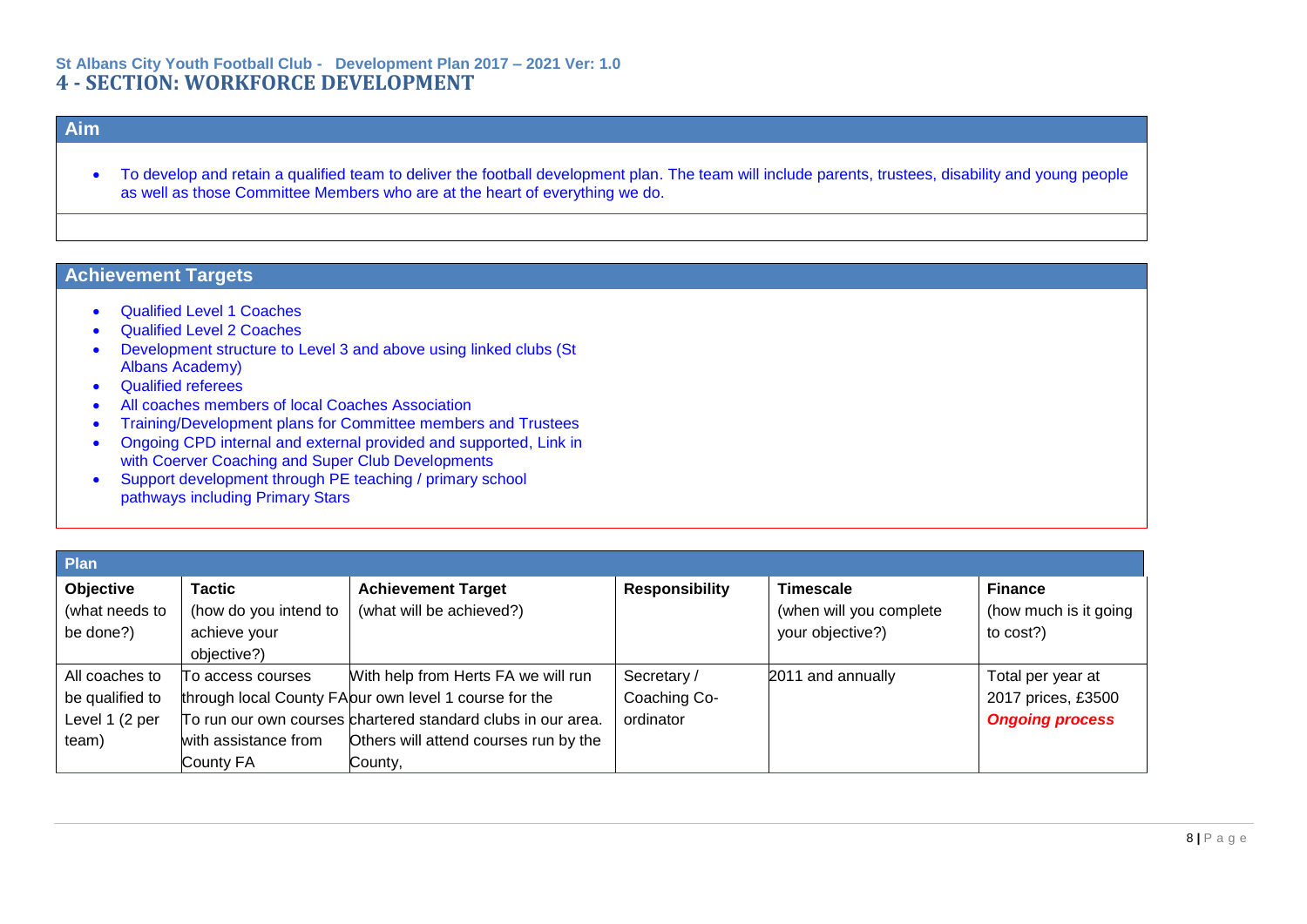| Plan                                                                 |                                                                                                |                                                                          |                                                         |                                                                                                                                                  |                                                                                                           |
|----------------------------------------------------------------------|------------------------------------------------------------------------------------------------|--------------------------------------------------------------------------|---------------------------------------------------------|--------------------------------------------------------------------------------------------------------------------------------------------------|-----------------------------------------------------------------------------------------------------------|
| To develop a<br>minimum of 1<br>new Level 2<br>coach each<br>year    | Offer opportunities for<br>people to access Level<br>2 Courses with Local<br>County FAs        | Level 2 coach per year                                                   | Secretary /<br>Coaching Co-<br>ordinator                | 1 Level 2 Coach - Year 1<br>2 Level 2 Coaches - Year 2<br>3 Level 2 Coaches - Year 3<br>4 Level 2 Coaches - Year 4<br>5 Level 2 Coaches - Year 5 | Total per year at<br>2017 prices, £350 per<br>candidate<br><b>Ongoing process</b>                         |
| To develop 1<br>Level 3 coach                                        | Offer opportunities for<br>people to access Level modules<br>2 Courses with Local<br>County FA | Level 3 coach to be completed in                                         | Secretary /<br>Coaching Co-<br>ordinator                | 1 Level 3 coach by Year 1                                                                                                                        | Allow £1000<br>contribution towards<br>the costs.<br><b>Ongoing</b>                                       |
| To provide<br>coaches with<br>ongoing<br>opportunities to<br>develop | Option to join the<br><b>County Coaches</b><br>Association                                     | Full club / all coaches to apply                                         | Secretary /<br>Coaching Co-<br>ordinator                | All existing coach Year 1<br>8 Year 2<br>4 Year 3<br>4 Year 4<br>4 Year 5                                                                        | £100.00<br><b>Ongoing</b>                                                                                 |
| To ensure<br>coaches are<br>trained to treat<br>player injuries      | Aid for Sport Courses<br>and Safeguarding (1 per<br>team)                                      | Coaches to attend First All Coaches qualified and renew every<br>3 years | Secretary /<br>Coaching Co-<br>ordinator                | All existing coaches Year 1<br>4 Year 2<br>2 Year 3<br>2 Year 4<br>2 Year 5                                                                      | £1000<br><b>Additional courses</b><br>arranged, details on<br>the club and HFA<br>websites <b>Ongoing</b> |
| <b>Train Players</b><br>and Volunteers<br>to become<br>Referees      | To access courses via<br>the County FA.<br>Run our own course<br>with help from County<br>FA   | 12 Referees Qualified                                                    | To feed candidates<br>into the local<br>Referee Academy | 3 Year 1<br>3 Year 2                                                                                                                             | £450.00<br><b>Ongoing</b>                                                                                 |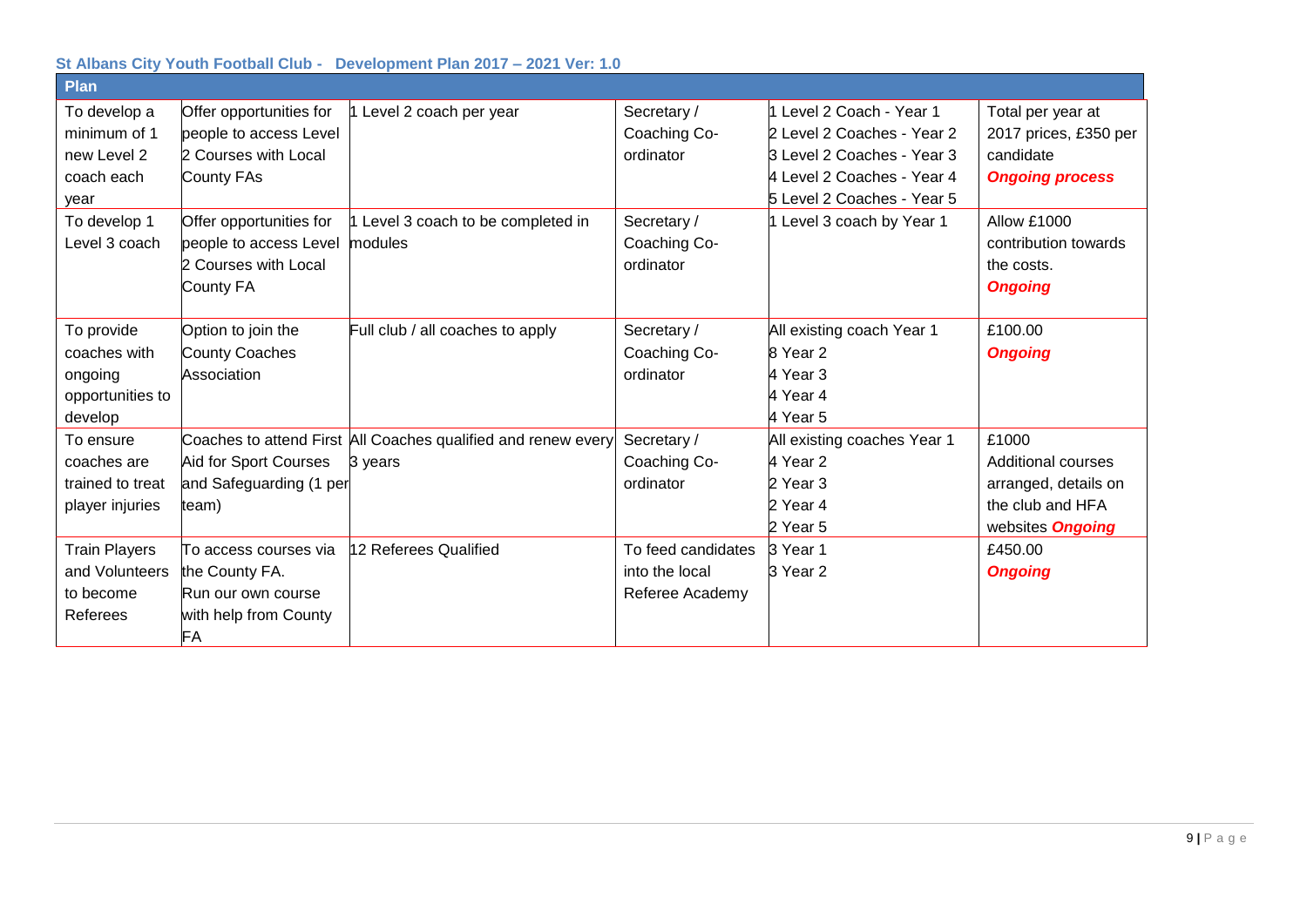#### **St Albans City Youth Football Club - Development Plan 2017 – 2021 Ver: 1.0 5 - SECTION: LEAGUES, COMPETITIONS AND SMALL SIDED**

## **Aim**

• To develop and support competitive opportunities across all age groups and abilities (5 to 18 year olds)

- Additional Small Sided Pitches available
- More Girls teams attending the Annual 6 A Side

| <b>Plan</b>                                                                     |                                                                                                                                           |                                                                                                                                    |                                                                                       |                                                                 |                                                                                                                                        |
|---------------------------------------------------------------------------------|-------------------------------------------------------------------------------------------------------------------------------------------|------------------------------------------------------------------------------------------------------------------------------------|---------------------------------------------------------------------------------------|-----------------------------------------------------------------|----------------------------------------------------------------------------------------------------------------------------------------|
| Objective<br>(what needs to<br>be done?)                                        | <b>Tactic</b><br>(how do you intend to<br>achieve your<br>objective?)                                                                     | <b>Achievement Target</b><br>(what will be achieved?)                                                                              | <b>Responsibility</b>                                                                 | <b>Timescale</b><br>(when will you complete<br>your objective?) | <b>Finance</b><br>(how much is it going<br>to cost?)                                                                                   |
| To develop the<br>annual Small<br>Sided Football<br>Tournament at<br>City Youth | Develop the current<br>competition for<br>additional age groups<br>and more girls teams<br>Involve sports students<br>as coaches/referees | Annual competition in place. However<br>looking at the possibility of smaller<br>events?<br>Disability festival added to programme | St Albans City<br>Youth Management<br>Team, Disability<br>and Girls Section<br>Heads. | Ongoing                                                         | Self funding via<br>tournament entry<br>fees and club funds<br><b>Achieved</b>                                                         |
| Continue<br>development of<br>Highfield park<br>as a venue for<br>Mini Soccer   | Work with the Highfield<br>Park trust.                                                                                                    | Pitches maintained to a high standard<br>Have goalposts the appropriate size<br>for new FA rules                                   | Club Sec and<br><b>Highfield Park trust</b>                                           | Ongoing                                                         | Self funding<br>Goals recently<br>updated due to some<br>being stolen.<br><b>Achieved and</b><br>ongoing                               |
| <b>Additional Mini</b><br><b>Soccer Pitches</b><br>in the district              | Identify Schools to<br>soccer pitches in the<br>district                                                                                  | The provision of enough mini soccer<br>establish additional mini pitches for the clubs teams                                       | Club Sec                                                                              | Ongoing                                                         | Samba Goal Posts at<br>each site.<br>£200 per annum<br>Some sites require<br>permanent goals<br>Cost per site £1200.<br><b>Ongoing</b> |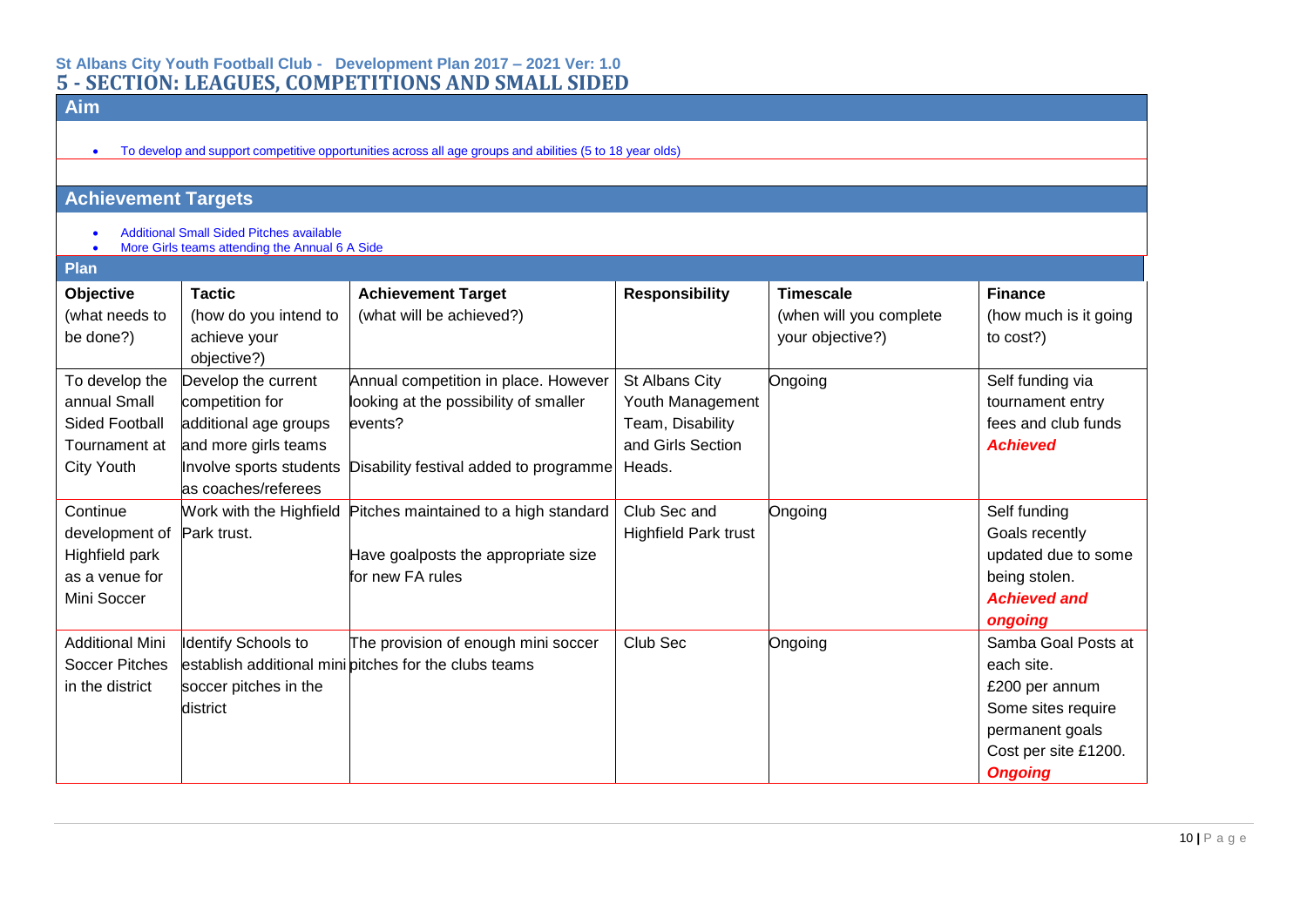#### **St Albans City Youth Football Club - Development Plan 2017 – 2021 Ver: 1.0 6 - SECTION: RACE EQUALITY**

## **Aim**

• To promote and encourage participation in football for individuals from BME groups

## **Achievement Targets**

- 5 volunteers / coaches from black & minority ethnic groups
- 25% of all new players in new team from BME groups
- 1 volunteer to attend FA Football for All workshop

#### **Plan**

| т тан            |                                |                                       |                       |                         |                       |
|------------------|--------------------------------|---------------------------------------|-----------------------|-------------------------|-----------------------|
| Objective        | <b>Tactic</b>                  | <b>Achievement Target</b>             | <b>Responsibility</b> | <b>Timescale</b>        | <b>Finance</b>        |
| (what needs to   | (how do you intend to          | (what will be achieved?)              |                       | (when will you complete | (how much is it going |
| be done?)        | achieve your                   |                                       |                       | your objective?)        | to $cost$ ?)          |
|                  | objective?)                    |                                       |                       |                         |                       |
| To increase      | Encourage local people         | volunteer per year from black &       | <b>Club Committee</b> | person Year 1           | Level 1 @ £200        |
| number of        | from black & minority          | minority ethnic group                 |                       | 2 person Year 2         | Costs are part of the |
| coaches and      | ethnic groups to               |                                       |                       | 3 person Year 3         | onging Coach          |
| volunteers from  | become involved in             |                                       |                       | 4 person Year 4         | Education             |
| black &          | volunteering and               |                                       |                       | 5 person Year 5         | programme.            |
| minority ethnic  | coaching                       |                                       |                       |                         | <b>On target</b>      |
| groups           |                                |                                       |                       |                         |                       |
| Increase         | Advertise in black &           | A given percentage of all players in  | <b>Team Managers</b>  | 5% Year 1               | Advertising budget of |
| participation    | minority ethnic                | new team from black & minority ethnic |                       | 10% Year 2              | £250 per year         |
| from black &     | communities. Promote           | groups based on the local             |                       | 15% Year 3              | <b>Ongoing, some</b>  |
| minority ethnic  | participation in               | demographic.                          |                       | 20% Year 4              | teams are above       |
| groups           | community centres.             |                                       |                       | 25% Year 5              | target.               |
| Staff trained to | <b>Attend Football for All</b> | Minimum 1 volunteer per year to       | <b>Club Secretary</b> | 1 person Year 1         | £50 per annum         |
| deal effectively | Workshop run by                | complete workshop                     |                       | 1 person Year 2         | <b>Ongoing</b>        |
| with equity      | County FA                      |                                       |                       | 1 person Year 3         |                       |
| issues           |                                |                                       |                       | 1 person Year 4         |                       |
|                  |                                |                                       |                       | person Year 5           |                       |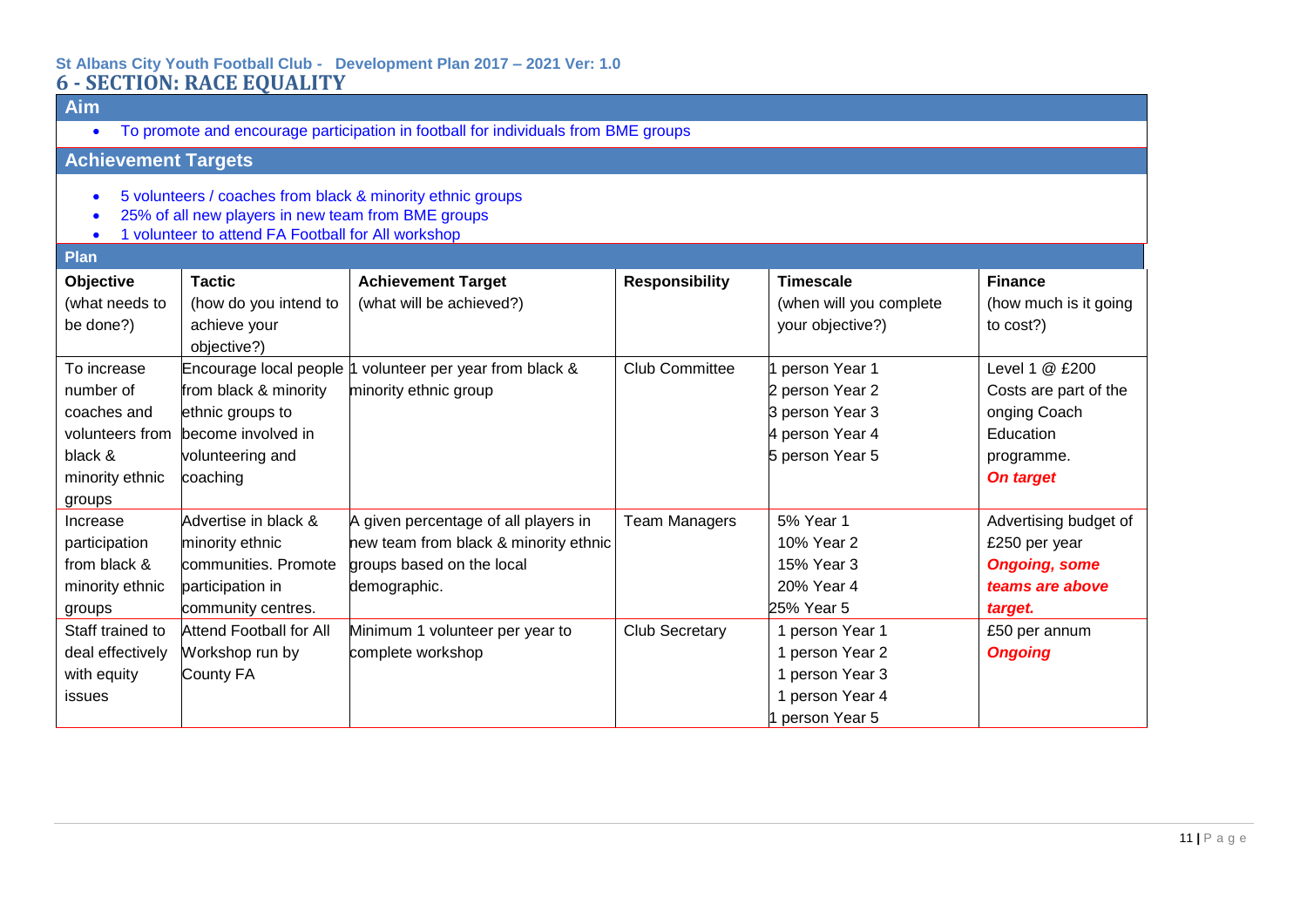| Aim           |                      |                                                             |                       |                        |                |
|---------------|----------------------|-------------------------------------------------------------|-----------------------|------------------------|----------------|
| Create an     |                      | To use FA promotional   Increased players and volunteers in | <b>Club Committee</b> | <b>Every September</b> | Nil            |
| environment   | materials to display | line with above targets                                     |                       |                        | <b>Ongoing</b> |
| that promotes | messages of equality |                                                             |                       |                        |                |
| equality      | (e.g. homophobia     |                                                             |                       |                        |                |
|               | posters/leaflets     |                                                             |                       |                        |                |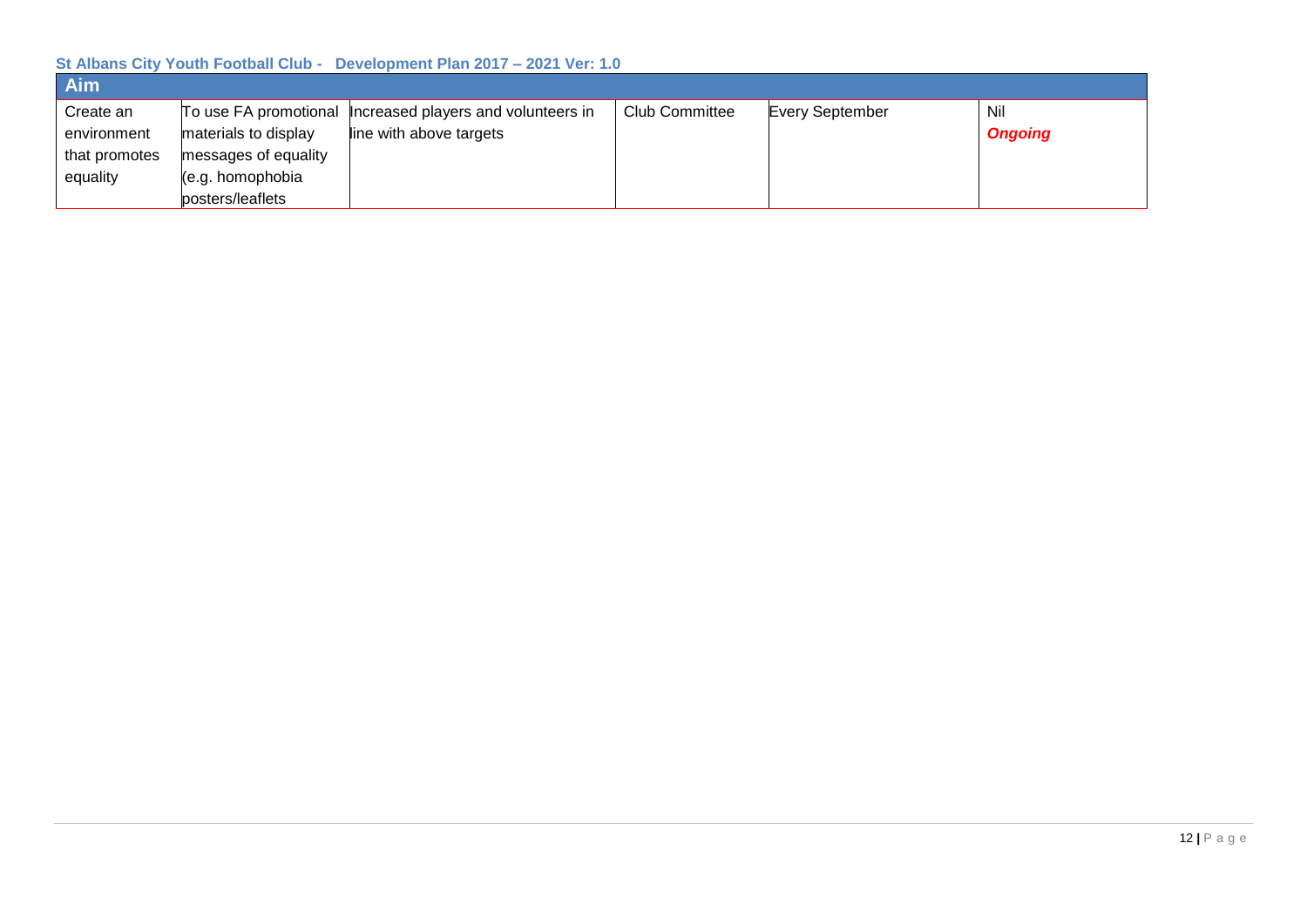#### **St Albans City Youth Football Club - Development Plan 2017 – 2021 Ver: 1.0 7 - SECTION: SOCIAL INCLUSION**

## **Aim**

• To ensure that people of all social backgrounds have the opportunity to play sport including football

## **Achievement Targets**

• 25 people from areas of deprivation

| Plan           |                                |                                     |                       |                         |                          |
|----------------|--------------------------------|-------------------------------------|-----------------------|-------------------------|--------------------------|
| Objective      | <b>Tactic</b>                  | <b>Achievement Target</b>           | <b>Responsibility</b> | <b>Timescale</b>        | <b>Finance</b>           |
| (what needs to | (how do you intend to          | (what will be achieved?)            |                       | (when will you complete | (how much is it going    |
| be done?)      | achieve your                   |                                     |                       | your objective?)        | to cost?)                |
|                | objective?)                    |                                     |                       |                         |                          |
| To attract     | Work with agencies             | 5 people per year referred from key | <b>Club Committee</b> | 5 people Year 1         | £2000 per annum          |
| people from    | such as Positive               | partners                            |                       | 5 people Year 2         | from free or hardship    |
| hard to reach  | <b>Futures, Youth Services</b> |                                     |                       | 5 people Year 3         | places                   |
| groups         | and local Police               |                                     |                       | 5 people Year 4         | <b>Numbers rising in</b> |
|                |                                |                                     |                       | 5 people Year 5         | recent years, cost is    |
|                |                                |                                     |                       |                         | expected to rise.        |
| Encourage      | Promote and advertise          | 5 people per year from areas of     | <b>Club Committee</b> | 5 people Year 1         | See above                |
| more people    | club in areas of               | deprivation (SOAs - Batchwood,      |                       | 5 people Year 2         |                          |
| from areas of  | deprivation                    | Sopwell and Cunningham)             |                       | 5 people Year 3         |                          |
| deprivation    | Work with St Albans            |                                     |                       | 5 people Year 4         |                          |
|                | City Youth in the              |                                     |                       | 5 people Year 5         |                          |
|                | Community                      |                                     |                       |                         |                          |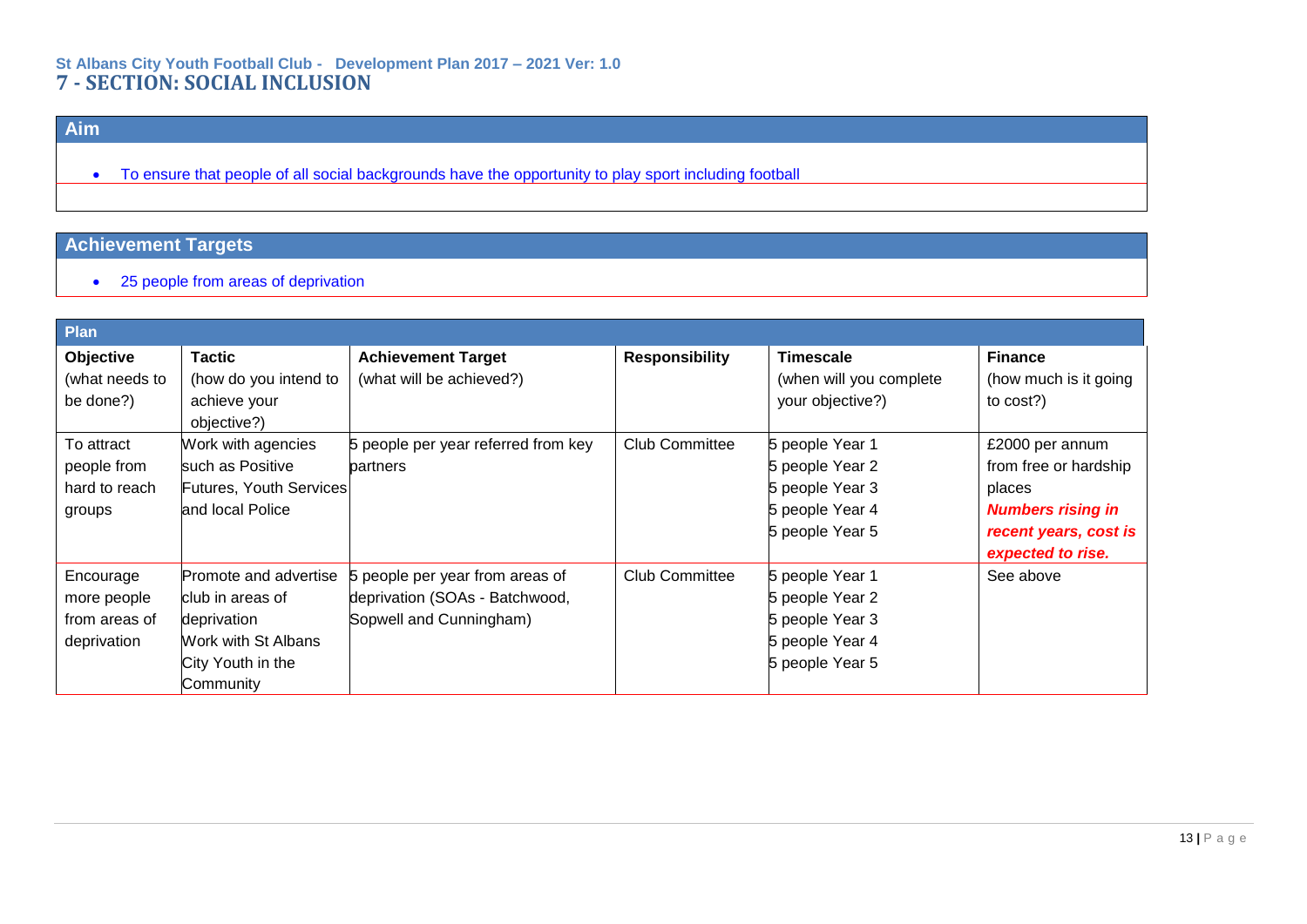## **Aim**

• To promote healthy lifestyles through sport and increase participation in physical activity

- 2 Healthy Lifestyles Awareness courses run each year
- City Youth supported to provide diet advice to players

| Plan              |                              |                                        |                       |                              |                       |
|-------------------|------------------------------|----------------------------------------|-----------------------|------------------------------|-----------------------|
| Objective         | <b>Tactic</b>                | <b>Achievement Target</b>              | <b>Responsibility</b> | <b>Timescale</b>             | <b>Finance</b>        |
| (what needs to    | (how do you intend to        | (what will be achieved?)               |                       | (when will you complete      | (how much is it going |
| be done?)         | achieve your                 |                                        |                       | your objective?)             | to cost?)             |
|                   | objective?)                  |                                        |                       |                              |                       |
| To promote        | • Provide taster football    | 2 Family Learning courses to include   | Football              | Year 1 and Ongoing Dads      | Courses subsidised    |
| physical activity | sessions as a fun            | football activities                    | Coordinator and       | and Lads sessions            | through               |
| through football  | physical activity within     | • 2 Healthy Lifestyles courses run per | <b>School PCT</b>     | Year 2 and Ongoing Healthy   | Extended              |
| activities in     | <b>Healthy Lifestyles</b>    | year                                   |                       | Lifestyles Awareness courses | Services programme    |
| courses           | Awareness courses            | • Football sessions provided for young |                       | lestablished                 |                       |
| provided in the   | l• Promote football          | people at risk of obesity through PCT  |                       | Year 2 and Ongoing Football  | <b>Ongoing</b>        |
| City Youth        | through Family Learninglinks |                                        |                       | sessions provided for PCT    |                       |
| Community         | activities i.e. Dads and     |                                        |                       | group of obese young people  |                       |
| Sport             | Lads sessions                |                                        |                       |                              |                       |
| programme         | • Provide exit routes for    |                                        |                       |                              |                       |
|                   | participants to play         |                                        |                       |                              |                       |
|                   | recreation/club football     |                                        |                       |                              |                       |
|                   | or become a football         |                                        |                       |                              |                       |
|                   | volunteer                    |                                        |                       |                              |                       |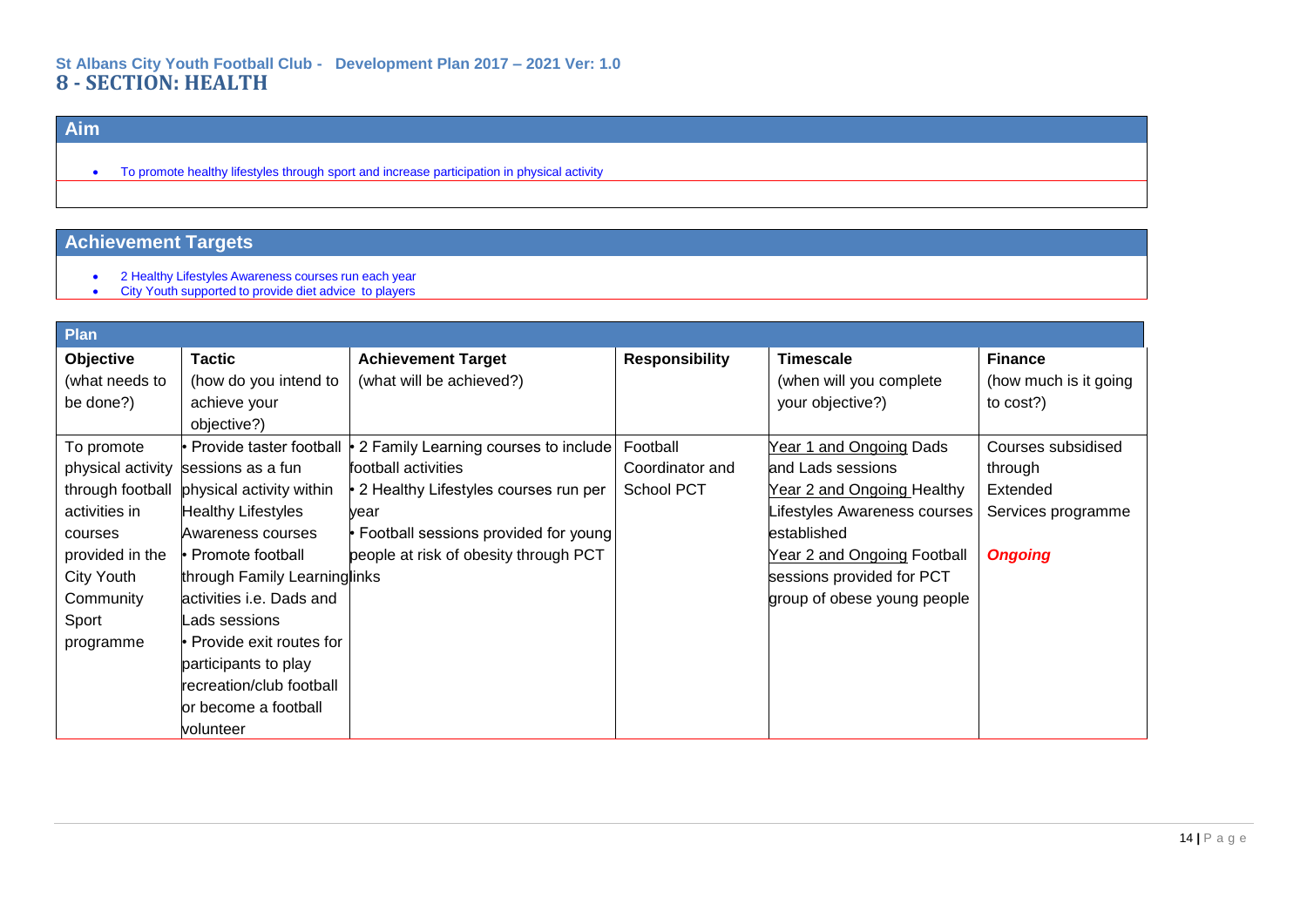| <b>Plan</b>     |                           |                                                           |                     |                                |                   |
|-----------------|---------------------------|-----------------------------------------------------------|---------------------|--------------------------------|-------------------|
| To promote      | Organise health           | Players and their parents in all teams                    | Football Co-        | Year 2 and Ongoing             | Annual budget of  |
| healthy         |                           | professionals to provide have access to information about | ordinator working   | Information and workshops      | £100 for leaflets |
| lifestyles and  |                           | workshops for coaches, healthy diet and life styles       | with Heath partners | provided for participating     |                   |
| good diet       | players and parents.      |                                                           |                     | members                        | <b>Ongoing</b>    |
| among football  | Provide information       |                                                           |                     |                                |                   |
| players         | participating members     |                                                           |                     |                                |                   |
| To use football | Use football activities   | All schools to have resources to                          | Football Co-        | Year 1 and Ongoing             | No extra Cost     |
| in School Sport | to support health         | feature football related activities in                    | ordinator working   | Information made available for |                   |
| Partnership     | awareness and fitness     | health promotion                                          | with SSCO           | schools                        | <b>Ongoing</b>    |
| Healthy         | testing programmes at     | work                                                      |                     |                                |                   |
| <b>Schools</b>  | schools                   |                                                           |                     |                                |                   |
| activities to   | • Provide information for |                                                           |                     |                                |                   |
| encourage       | schools promoting         |                                                           |                     |                                |                   |
| young people    | physical and healthy      |                                                           |                     |                                |                   |
| to be active    | eating using a football   |                                                           |                     |                                |                   |
| and eat a       | theme                     |                                                           |                     |                                |                   |
| healthy diet    |                           |                                                           |                     |                                |                   |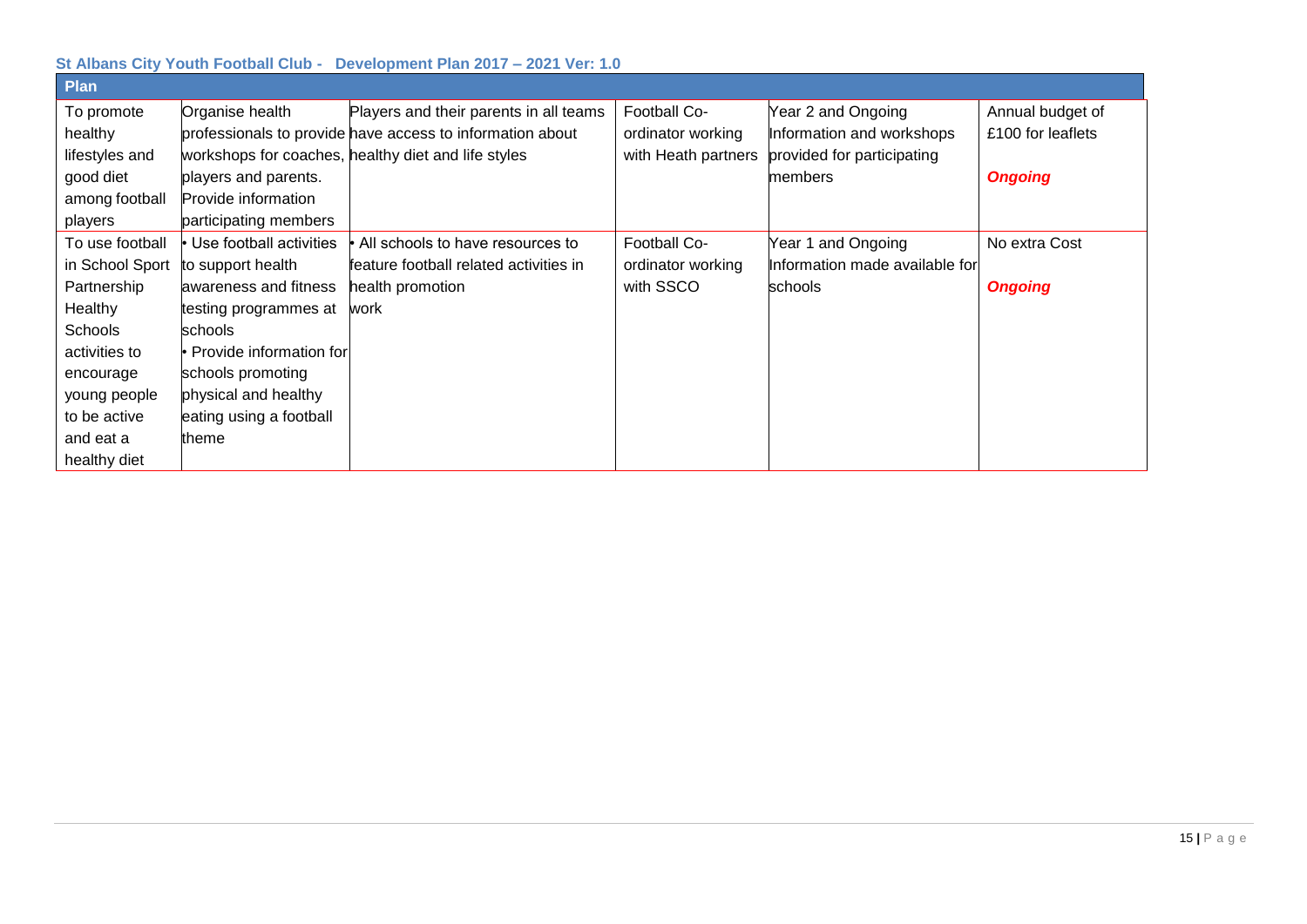#### **St Albans City Youth Football Club - Development Plan 2017 – 2021 Ver: 1.0 9 - SECTION: Football in Education**

## **Aim**

o Work in the Community promoting Sport including Football

- o 20 new level 1 coaches per year
- o Maintain existing and identify new School Club Links

| Plan                                                    |                                                                                                                                                       |                                                                                                                                                                                                                                                                                                                                                                       |                             |                                                                   |                                                                                                                           |
|---------------------------------------------------------|-------------------------------------------------------------------------------------------------------------------------------------------------------|-----------------------------------------------------------------------------------------------------------------------------------------------------------------------------------------------------------------------------------------------------------------------------------------------------------------------------------------------------------------------|-----------------------------|-------------------------------------------------------------------|---------------------------------------------------------------------------------------------------------------------------|
| Objective<br>(what needs to<br>be done?)                | <b>Tactic</b><br>(how do you intend to<br>achieve your<br>objective?)                                                                                 | <b>Achievement Target</b><br>(what will be achieved?)                                                                                                                                                                                                                                                                                                                 | <b>Responsibility</b>       | <b>Timescale</b><br>(when will you complete<br>your objective?)   | <b>Finance</b><br>(how much is it going<br>to cost?)                                                                      |
| <b>Expand School</b><br><b>Club Links</b>               | Seek out and establish<br>partnership links with<br>local Schools for the<br>promotion of St Albans<br>City Youth - Football<br>within the community. | To date the club has established<br>partnerships with the following<br>Schools: Astley Cooper School,<br>Wheatfield's School, Marlborough<br>School Sandringham School,<br>Nicholas Breakspear School,<br>Verulam, STAGS, Loreto College,<br>Cunningham Hill, Garden Fields                                                                                           | Club Development<br>Officer | Schools reviewed on an<br>Annual basis                            | £2K per annum<br><b>Ongoing work</b><br>taking place using<br>the clubs<br>apprentice and<br>coach education<br>programme |
| St Albans City<br>Youth<br>Coaching in the<br>Community | Club to carry out<br>coaching courses for<br>local Schools and<br>and 2 coaching<br>badges.                                                           | Funding obtained, Pupils from the<br>following Schools have taken part:<br>Astley Cooper School, Wheatfield's<br>obtain grant funding for School, Marlborough School<br>students to obtain Level Sandringham School, Nicholas<br>Breakspear School, Verulam, STAGS,<br>oreto College, Cunningham Hill,<br>Garden Fields.<br>Schools are reviewed every Six<br>months. | Club Development<br>Officer | 25 Year 1<br>$27$ Year 2<br>29 Year 3<br>31 year 4<br>$33$ year 5 | £10k per annum<br>More coaches could<br>be trained if<br>additional funding<br>became available.<br><b>Ongoing</b>        |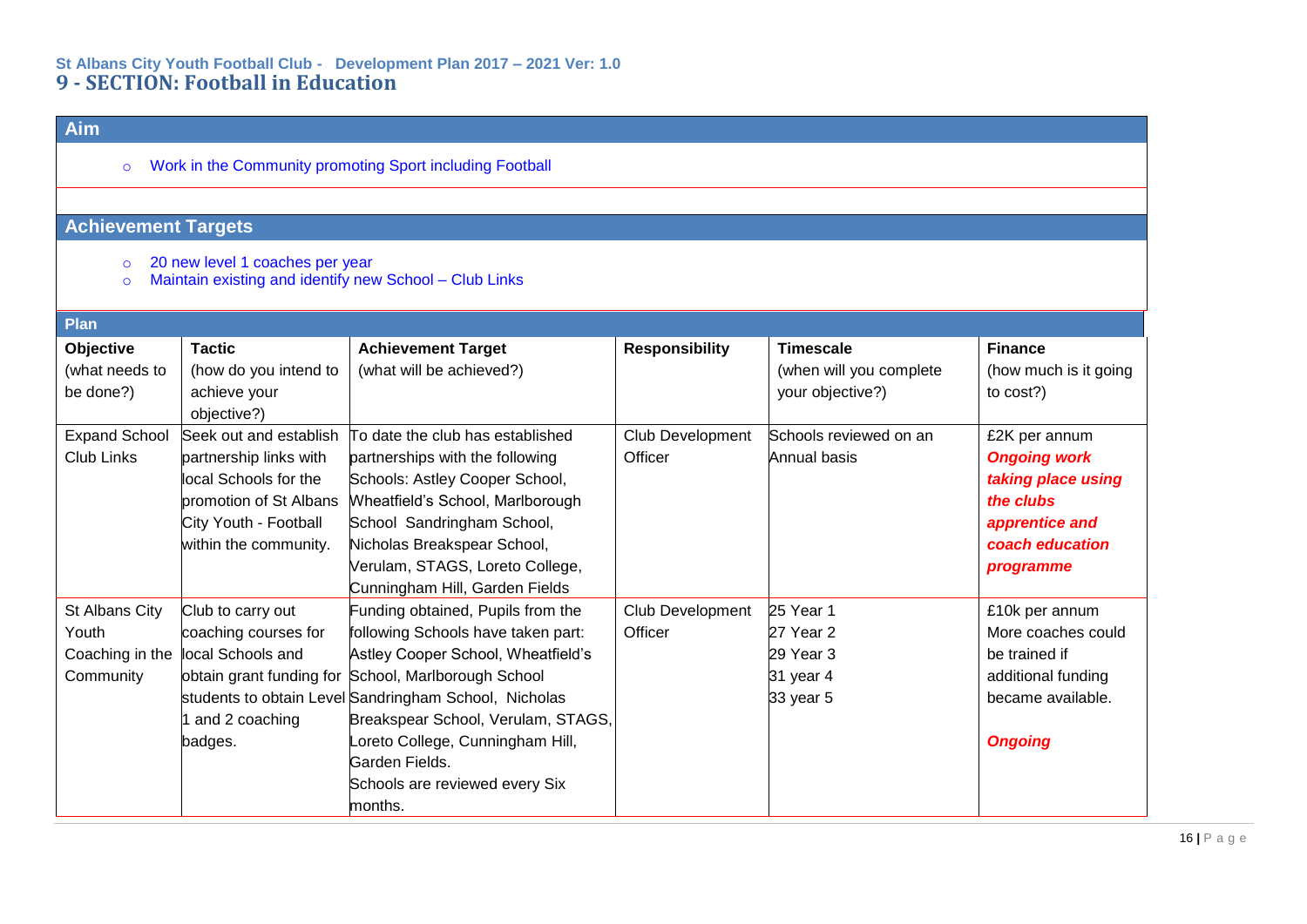#### **St Albans City Youth Football Club - Development Plan 2017 – 2021 Ver: 1.0 10 - SECTION: Girls Football**

## **Aim**

o Promote and expand the participation of Girls Football

- o Increase the number of Age groups available
- o Encourage players and former players to train as coaches for the benefit of the Girls Section
- o Increase the number of School Club links
- o Promote Player pathways

| Plan           |                         |                                       |                       |                         |                           |
|----------------|-------------------------|---------------------------------------|-----------------------|-------------------------|---------------------------|
| Objective      | <b>Tactic</b>           | <b>Achievement Target</b>             | <b>Responsibility</b> | <b>Timescale</b>        | <b>Finance</b>            |
| (what needs to | (how do you intend to   | (what will be achieved?)              |                       | (when will you complete | (how much is it going     |
| be done?)      | achieve your            |                                       |                       | your objective?)        | to cost?)                 |
|                | objective?)             |                                       |                       |                         |                           |
| <b>EXPAND</b>  | Partners are essential  | To build on the current Girls Section | Club Development      | Ongoing                 | £3000 per annum           |
| <b>GIRL'S</b>  | to a successful Girls   | by expanding the number of age        | Officer and           |                         |                           |
| FOOTBALL (1)   | section. Approach the   | groups covered.                       | Managers of Girls     |                         | <b>Ongoing, increased</b> |
|                | following: Sports       |                                       | Teams                 |                         | budget is available       |
|                | Development officer of  |                                       |                       |                         | when required             |
|                | Local Authority, County |                                       |                       |                         |                           |
|                | Football Association,   |                                       |                       |                         |                           |
|                | Local Schools, Local    |                                       |                       |                         |                           |
|                | Football Clubs and the  |                                       |                       |                         |                           |
|                | Club's own members.     |                                       |                       |                         |                           |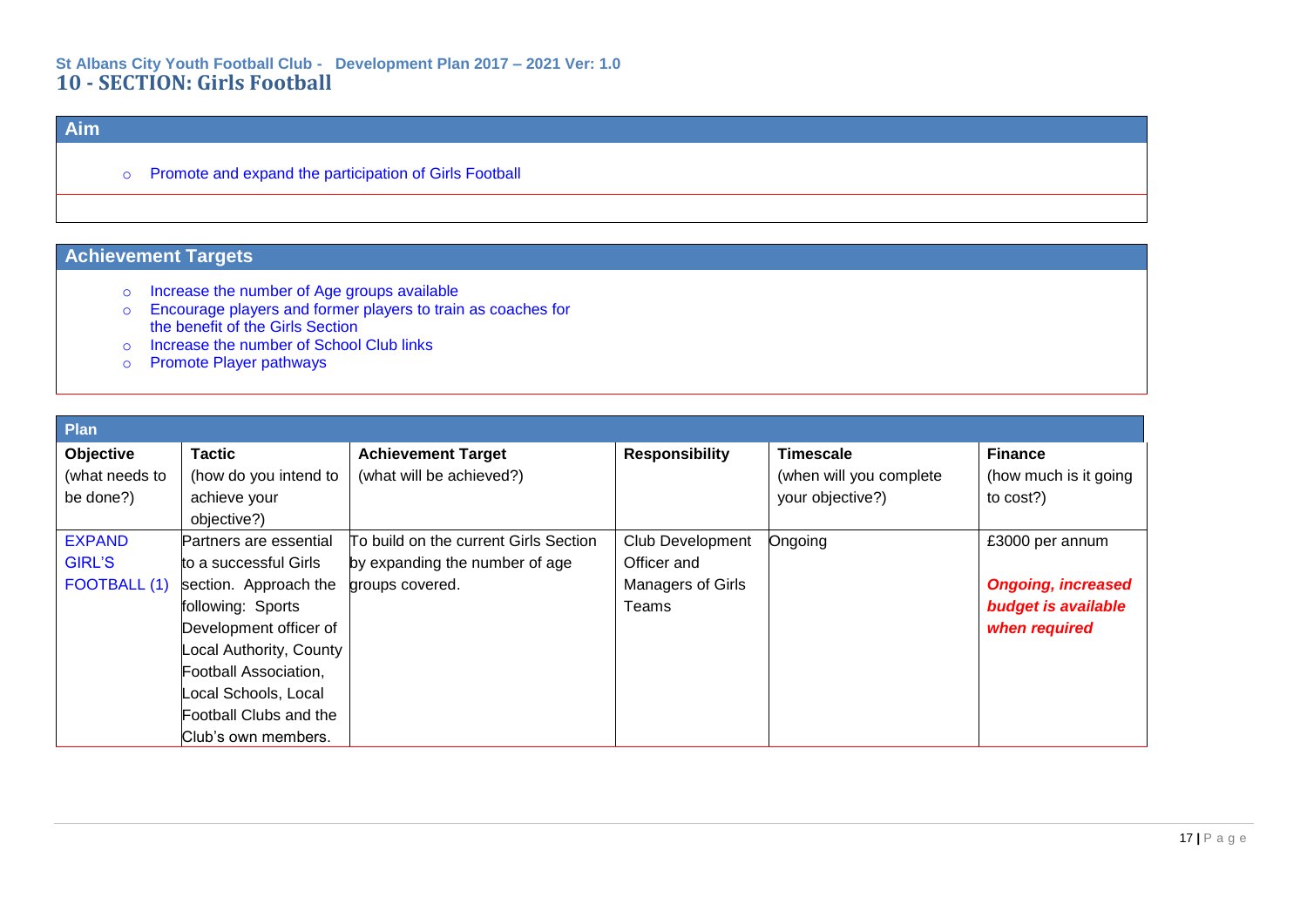| Plan                                                  |                                                                                                                                                                                                  |                                                                                                                                                    |                                                                                   |                                                                           |                                                                                            |
|-------------------------------------------------------|--------------------------------------------------------------------------------------------------------------------------------------------------------------------------------------------------|----------------------------------------------------------------------------------------------------------------------------------------------------|-----------------------------------------------------------------------------------|---------------------------------------------------------------------------|--------------------------------------------------------------------------------------------|
| <b>EXPAND</b><br><b>GIRL'S</b><br><b>FOOTBALL (2)</b> | Form partnerships with<br>the other leading<br>providers of Girls<br>Football within St<br>Albans                                                                                                | Run a Girls team with players from the<br>leading providers of Girls Football<br>within St Albans to encourage a<br>higher participation level.    | <b>Club Development</b><br>Officers from the<br>leading Clubs<br>within St Albans | ongoing                                                                   | £100 per annum<br><b>Ongoing, increased</b><br><b>budget is available</b><br>when required |
| <b>EXPAND</b><br><b>GIRL'S</b><br><b>FOOTBALL (3)</b> | To work with County<br>FA and County Sports<br>Partnership to access<br>support to deliver<br>3Lions courses in local<br>schools for girls (to<br>generate interest)<br>Advertise in Local paper | <b>Establish additional Girls Teams</b>                                                                                                            | Club Development<br>Officers from the<br>leading Clubs<br>within St Albans        |                                                                           | £2000 per team<br><b>Ongoing, increased</b><br>budget is available<br>when required        |
| <b>COACHING</b>                                       | Appoint experienced<br>Women's Coaches.<br>The County F.A. will<br>help and F.A. Courses<br>are available. Local<br>Girls' Schools may have<br>qualified coaches who<br>could join Club.         | Encourage players from the clubs<br>Girls teams (Under 16's and above)<br>and local Schools to qualify as Level<br>One Coaches                     | Club Development<br>Officer                                                       | $2017 -$ ongoing<br>5 Coaches Year 1<br>Year 2 onwards to be<br>assessed. | Cost included in level<br>1 course costs in the<br>section above<br><b>Ongoing</b>         |
| <b>SCHOOLS</b><br><b>LINKS</b>                        | Schools to promote<br>Girls Football.<br>St Albans City in the<br>Community to support<br>school festivals.                                                                                      | Establish links with localLinks established with Marlborough<br>School, Wheatfield's School etc.<br>Girls Football Leaflet funded and<br>produced. | Club Development<br>Officer                                                       | 2017 - ongoing                                                            | £400 per annum<br><b>Ongoing</b>                                                           |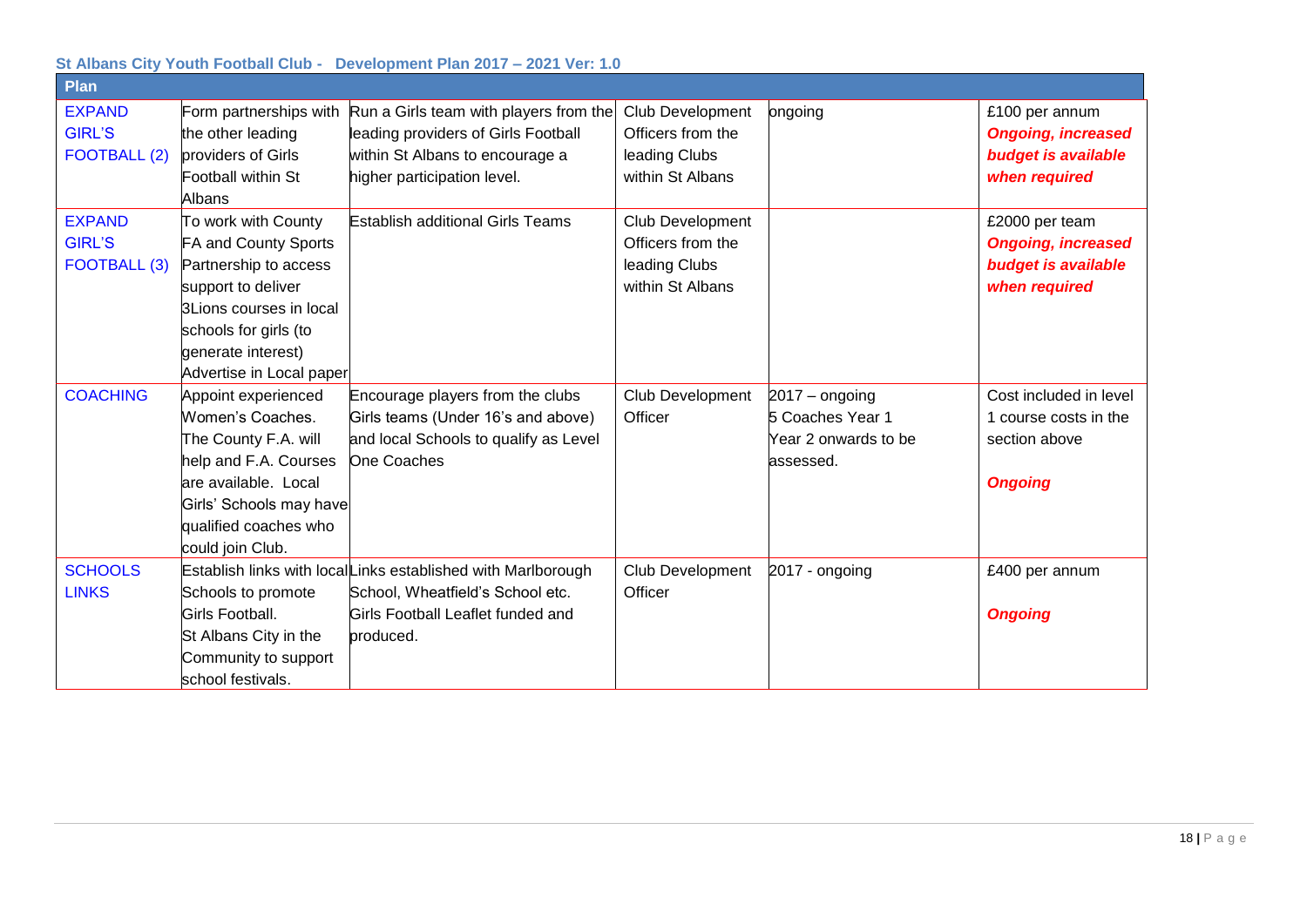| Plan                  |                          |                                                            |                  |                |                |
|-----------------------|--------------------------|------------------------------------------------------------|------------------|----------------|----------------|
| <b>PLAYER</b>         |                          | As a Charter Standard Pathways in place, a number of Girls | Club Development | 2017 - ongoing | Minimal        |
| <b>PATHWAYS</b>       |                          | club establish links with are now with Arsenal Ladies.     | Officer          |                |                |
|                       | local Girls Academy      | Colney Heath Ladies have agreed that                       |                  |                | <b>Ongoing</b> |
|                       | clubs, Arsenal and       | girls can take part in training sessions.                  |                  |                |                |
|                       | Watford as an outlet for |                                                            |                  |                |                |
|                       | gifted players.          | In addition establish an outlet with                       |                  |                |                |
|                       |                          | Colney Heath Ladies FC for players                         |                  |                |                |
|                       |                          | as a progression after youth football.                     |                  |                |                |
| <b>Colney Heath</b>   | Support Colney Heath     | Establish                                                  | Development      | 2017           | <b>Ongoing</b> |
| <b>Ladies FC</b>      | Ladies FC as a partner   |                                                            | Manager          |                |                |
|                       | club for a pathway for   |                                                            |                  |                |                |
|                       | <b>Girl Players</b>      |                                                            |                  |                |                |
| <b>Arsenal Ladies</b> | Become a Platinum        | Achieved                                                   | Development      | 2017           | <b>Ongoing</b> |
|                       | Partner Club with        |                                                            | Manager          |                |                |
|                       | Arsenal Ladies           |                                                            |                  |                |                |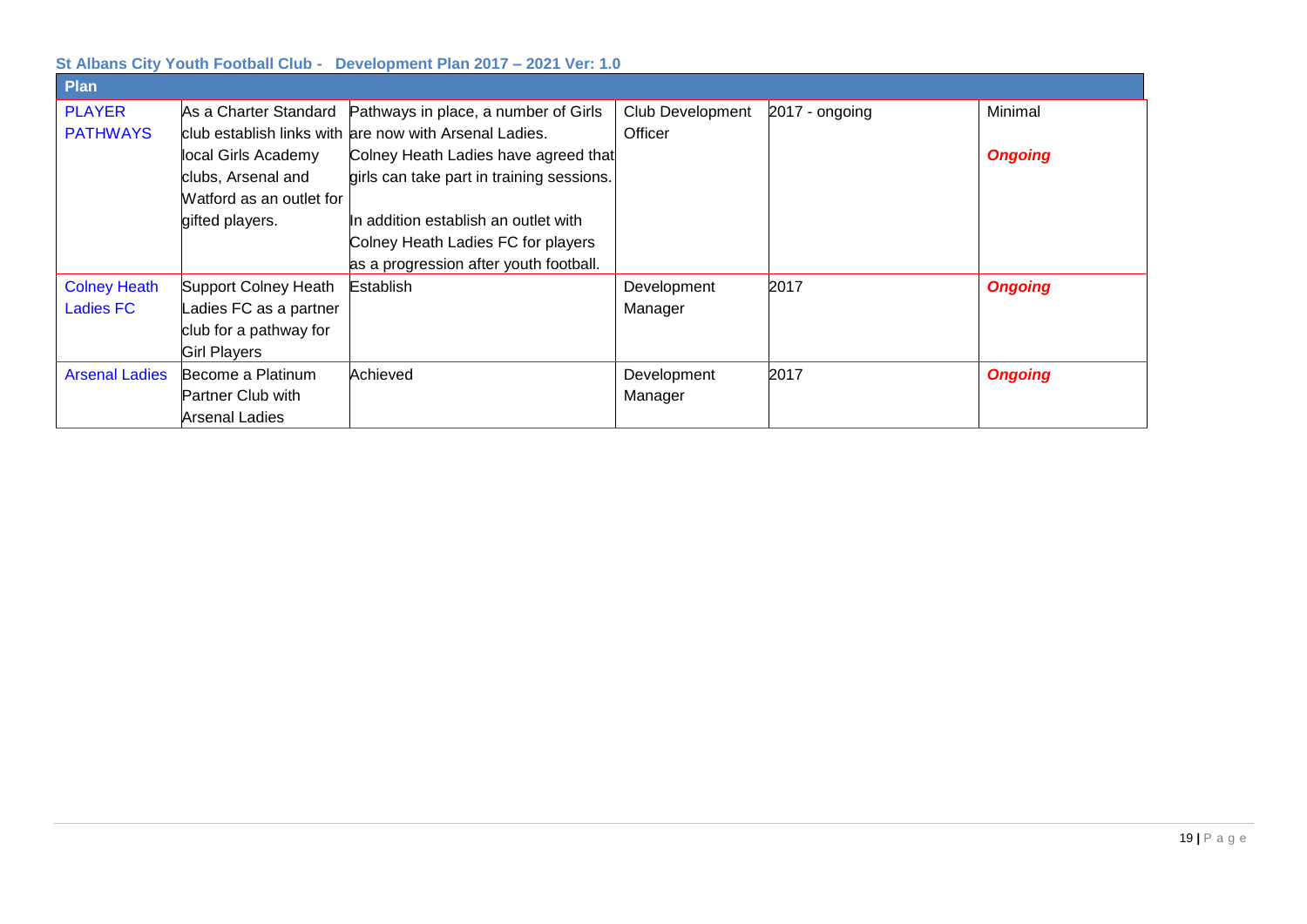#### **St Albans City Youth Football Club - Development Plan 2017 – 2021 Ver: 1.0 11 - SECTION: DISABILITY FOOTBALL**

## **Aim**

o Promote and expand the participation of Disability Football

- o Increase the number of participants
- o Encourage players and former players with disabilities to train as coaches for the benefit of the Section
- o Increase the number of Club links
- o Work closely with other local clubs for the benefit of the players

| Plan           |                       |                                                              |                       |                         |                       |  |
|----------------|-----------------------|--------------------------------------------------------------|-----------------------|-------------------------|-----------------------|--|
| Objective      | <b>Tactic</b>         | <b>Achievement Target</b>                                    | <b>Responsibility</b> | Timescale               | <b>Finance</b>        |  |
| (what needs to | (how do you intend to | (what will be achieved?)                                     |                       | (when will you complete | (how much is it going |  |
| be done?)      | achieve your          |                                                              |                       | your objective?)        | to cost?)             |  |
|                | objective?)           |                                                              |                       |                         |                       |  |
| Increase the   | Establish more links  | Links established with SSCO's,                               | Club Disability       | 2011 ongoing            | £5000 per annum       |  |
| number of      |                       | with local special needs Watford FC and Special needs groups | Development           |                         |                       |  |
| participants   | groups through St     | e.g. Special Olympics.                                       | Officer               |                         | <b>Ongoing</b>        |  |
|                |                       | Albans City Youth in the Leaflet funded and produced.        |                       |                         |                       |  |
|                | Community             | Grants obtained to purchase sporting                         |                       |                         |                       |  |
|                |                       | equipment and for sports related trips                       |                       |                         |                       |  |
|                |                       | Joint promotion with Special Olympics                        |                       |                         |                       |  |
|                |                       | Lunchtime clubs at special needs                             |                       |                         |                       |  |
|                |                       | schools                                                      |                       |                         | £200 per annum        |  |
|                |                       | Play more friendly games.                                    |                       |                         |                       |  |
|                |                       | Run our own annual festival                                  |                       |                         |                       |  |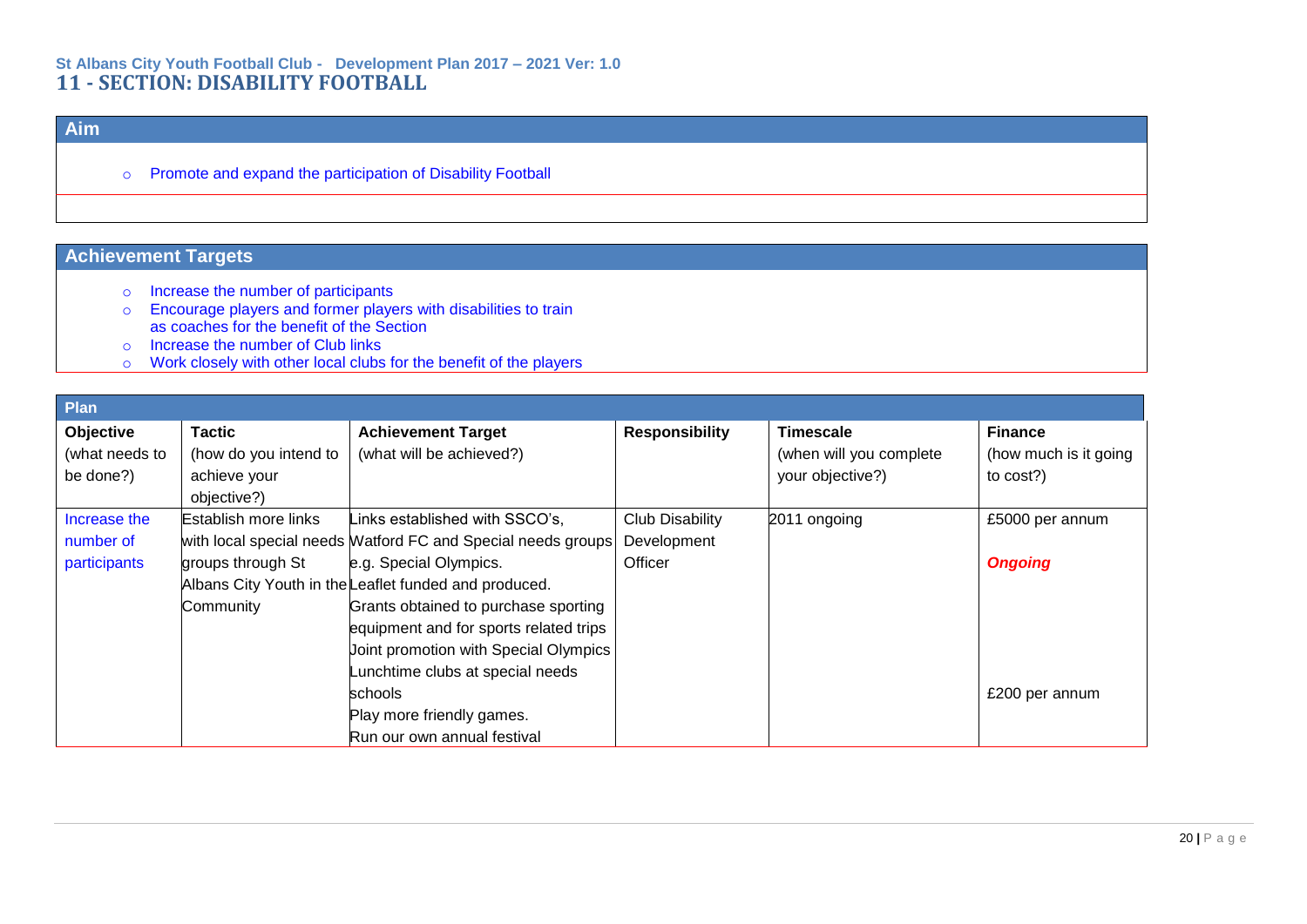| St Albans City Youth Football Club - Development Plan 2017 – 2021 Ver: 1.0                                                            |                                                                                                                 |                                                                                                                                                                                              |                                                                                 |                              |                                                           |  |
|---------------------------------------------------------------------------------------------------------------------------------------|-----------------------------------------------------------------------------------------------------------------|----------------------------------------------------------------------------------------------------------------------------------------------------------------------------------------------|---------------------------------------------------------------------------------|------------------------------|-----------------------------------------------------------|--|
| <b>Plan</b>                                                                                                                           |                                                                                                                 |                                                                                                                                                                                              |                                                                                 |                              |                                                           |  |
| Encourage<br>players and<br>former players<br>with disabilities<br>to train as<br>coaches for the<br>benefit of the<br><b>Section</b> | Use role models from<br>the group to encourage<br>others to progress<br>Develop alongside<br>mainstream coaches | Create Role Model Coaches-Tom<br>Ward and Paul Spink<br>Train disabled players to become<br>evel 1 coaches<br>ook to develop the best of these<br>coaches so they are prepared for<br>evel 2 | <b>Club Disability</b><br>Development<br>Officer<br>Club Development<br>Officer | 2017 ongoing<br>2011<br>2012 | £2500 per annum<br><b>Achieved and</b><br>ongoing process |  |
| Increase the<br>number of Club<br>links                                                                                               | Ask our existing<br>contacts through St<br>Community to give us<br>new contacts                                 | Ask the players to tell us about<br>possible new links<br>Albans City Youth in the Ask SSCO's to give us a new contact<br>Visit 2 new disability groups every<br>vear                        | <b>Club Disability</b><br>Development<br>Officer                                | 2017 on going                | <b>Ongoing</b>                                            |  |
| <b>Work closely</b><br>with other local<br>clubs and<br>organisations for<br>the benefit of the<br>players                            | Provide useful work<br>contributions to Herts<br>Inclusive League and<br><b>Special Olympics</b>                | Offer weekly coaching assistance to<br>Susi at Special Olympics<br>Complete at least one shared activity<br>Support the New Herts Inclusive<br>_eague                                        | Club Disability<br>Development<br>Officer                                       | 2017 on going<br>2017        | £500<br><b>Ongoing</b>                                    |  |
| <b>Work with SEN</b><br>and Disability<br>groups in<br>schools to<br>provide<br>pathways                                              | Provide opportunities<br>for SEN and Disability<br>groups to play in<br>schools and join Club                   | Offer sessions in schools such as<br>Oaklands and Heathlands for students<br>to try football and join club                                                                                   | <b>Club Disability</b><br>Development<br>Officer                                | Ongoing                      | £800                                                      |  |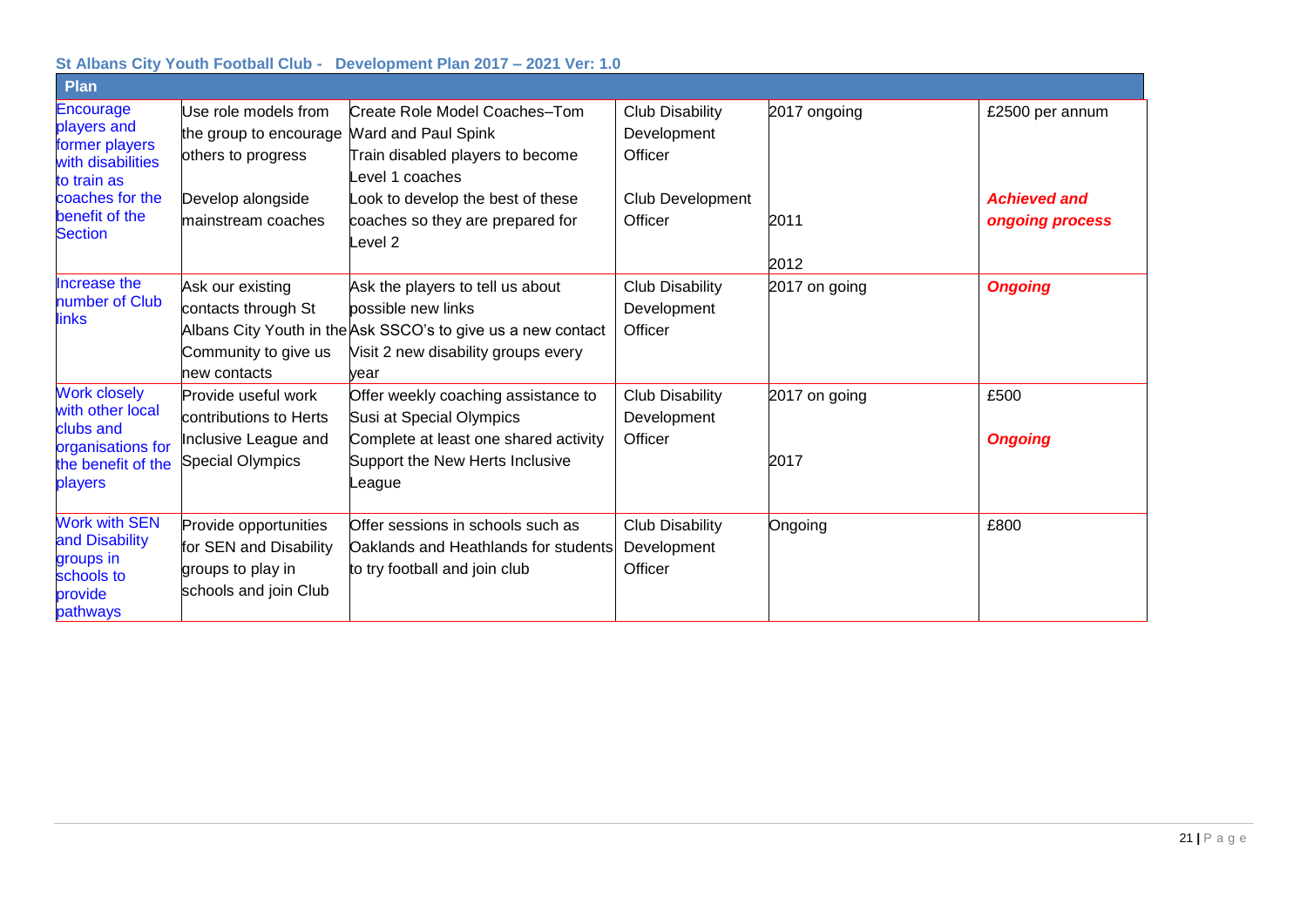#### **St Albans City Youth Football Club - Development Plan 2017 – 2021 Ver: 1.0 12 - SECTION: WORK IN THE COMMUNITY**

## **Aim**

o To actively extend the work of the club into the local community – St Albans City Youth in the Community

## **Achievement Targets**

• To train, motivate and inspire young people in the community through the power of sport

| Plan                                                                                         |                                                                       |                                                               |                       |                                                                 |                                                                                                                                                                                  |
|----------------------------------------------------------------------------------------------|-----------------------------------------------------------------------|---------------------------------------------------------------|-----------------------|-----------------------------------------------------------------|----------------------------------------------------------------------------------------------------------------------------------------------------------------------------------|
| Objective<br>(what needs to<br>be done?)                                                     | <b>Tactic</b><br>(how do you intend to<br>achieve your<br>objective?) | <b>Achievement Target</b><br>(what will be achieved?)         | <b>Responsibility</b> | <b>Timescale</b><br>(when will you complete<br>your objective?) | <b>Finance</b><br>(how much is it going<br>to $cost$ ?)                                                                                                                          |
| Deliver the<br>details<br>community<br>plan - St<br>Albans City<br>youth in the<br>Community | See detailed plan                                                     | Annual targets for Community<br>involvement and best practice | <b>Trustees</b>       | Annually                                                        | £37,000 per annum<br>(Main stream<br>Apprentice £12K,<br><b>Disability Apprentices</b><br>£9K, Mentor £5K,<br>Equipment £3K,<br>Travel £2K, Young<br>Coaches 5K,<br>Courses £1K) |
| Hardship cases<br>to participant in<br>our teams and<br>Community<br>work                    | See detailed plan                                                     | Annual targets for Community<br>involvement and best practice | <b>Trustees</b>       | Annually                                                        | £5000 to allow for<br>hardship cases<br><b>Achieved and</b><br>ongoing                                                                                                           |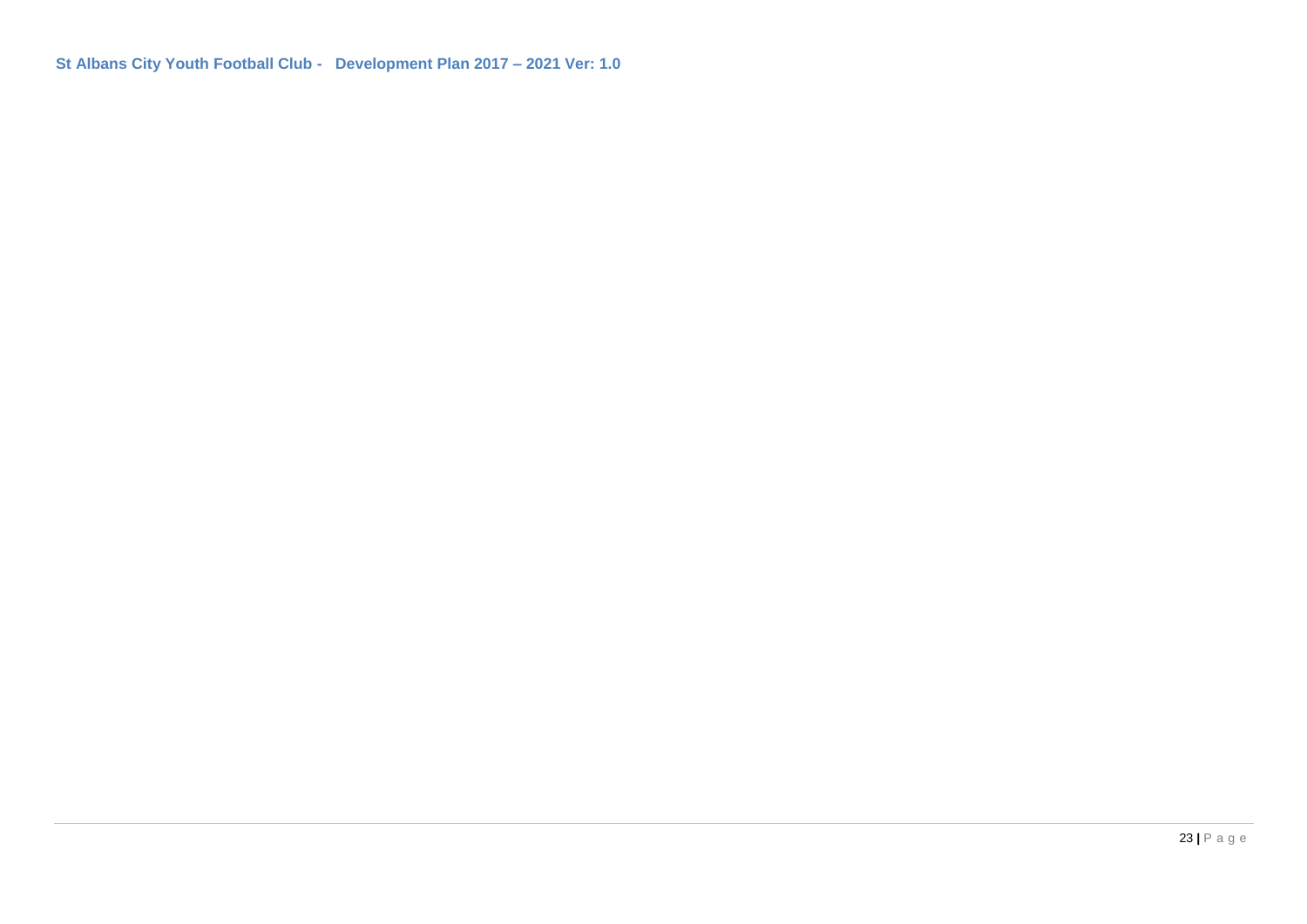#### **St Albans City Youth Football Club - Development Plan 2017 – 2021 Ver: 1.0 13 - SECTION: COMMUNICATIONS & MARKETING**

## **Aim**

o To actively promote and market all football opportunities available

- Optimum number of players in all squads
- Optimum number of teams
- Number of new volunteers attracted is in line with development of the clubs expansion
- Number of Committee members and trustees in line with the clubs development
- 3 annual award events per year segmented by age
- Minimum of 12 favourable press releases per year
- Apply for Awards as deemed appropriate
- Website and Social Media sites developed

| <b>Plan</b>      |                           |                                                             |                       |                              |                       |
|------------------|---------------------------|-------------------------------------------------------------|-----------------------|------------------------------|-----------------------|
| Objective        | Tactic                    | <b>Achievement Target</b>                                   | <b>Responsibility</b> | <b>Timescale</b>             | <b>Finance</b>        |
| (what needs to   | (how do you intend to     | (what will be achieved?)                                    |                       | (when will you complete      | (how much is it going |
| be done?)        | achieve your              |                                                             |                       | your objective?)             | to cost?)             |
|                  | objective?)               |                                                             |                       |                              |                       |
| To increase the  |                           | To actively promote the Additional Players joining the club | Committee             | Ongoing for life of the plan | £500 yearly           |
| awareness of     | playing opportunities     | (See Club Development Table)                                |                       |                              |                       |
| football playing | through posters in local  |                                                             |                       |                              | <b>Achieved</b>       |
| opportunities in | community centres,        |                                                             |                       |                              |                       |
| the local        | schools and other         |                                                             |                       |                              |                       |
| community        | community venues          |                                                             |                       |                              |                       |
|                  | Introduce role models inl |                                                             |                       |                              |                       |
|                  | Community through St      |                                                             |                       |                              |                       |
|                  | Albans City Youth in the  |                                                             |                       |                              |                       |
|                  | Community                 |                                                             |                       |                              |                       |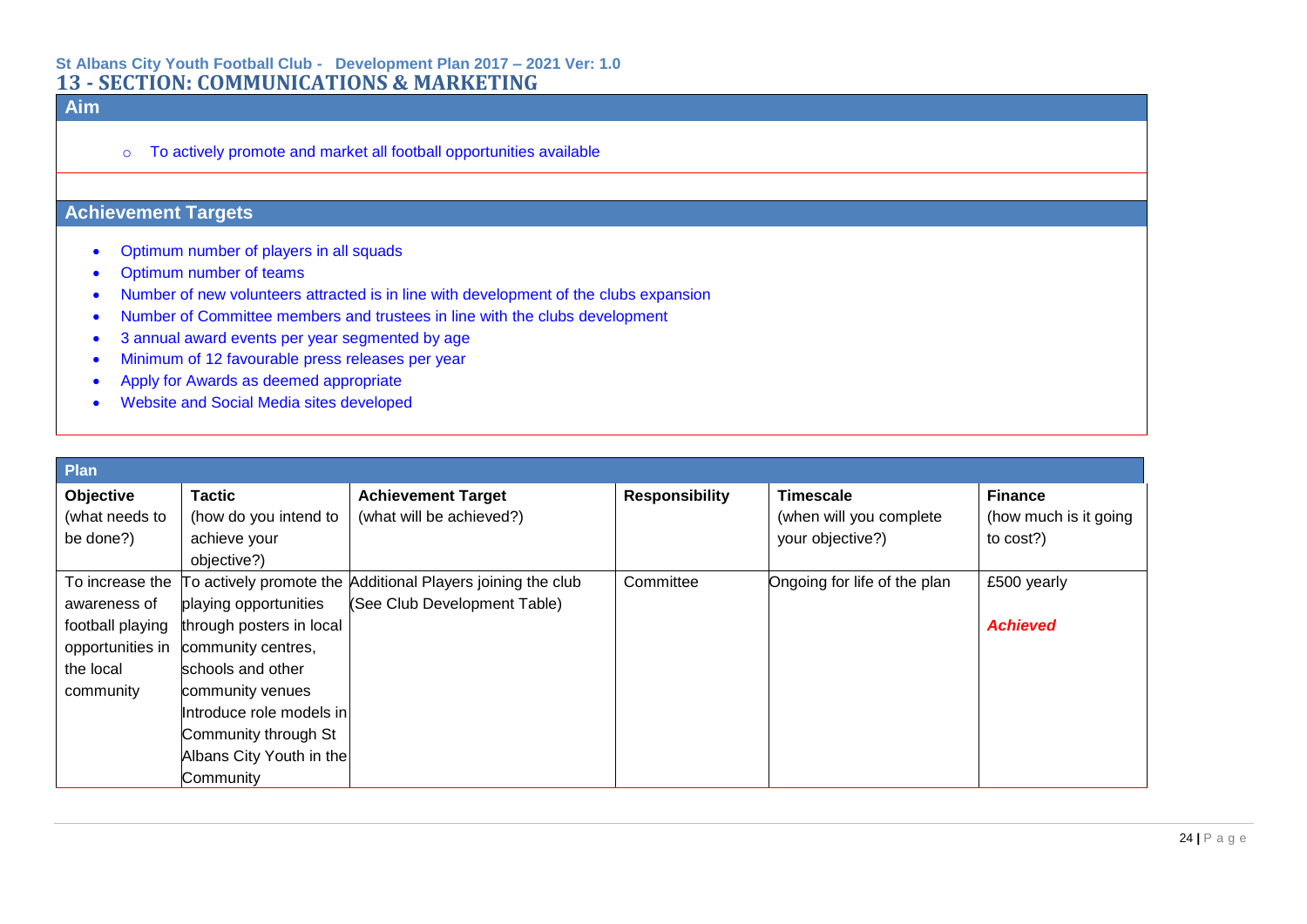#### **Plan** To advertise for Work with partners at volunteers CVS and HSP Promote opportunities through word of mouth, posters, leaflets and local media Promote through parents of members Volunteers number increased in line with the increase of new teams Trustees and the contract of the contract of the contract of the contract of the contract of the contract of the contract of the contract of the contract of the contract of the contract of the contract of the contract of t *Ongoing* Seek recognition of good football development work and recognise important role of club volunteers To apply for Awards as deemed appropriate Trustees *Ongoing* Volunteers long Recognise long service Each season present long service service awards within the club, aimed at certificates managers. coaches and Thank you to key people general helpers. Regular feedback gathered and acted upon Trustees Annually **E**100 *Ongoing* To advertise success To run an annual awards day and issue ongoing press releases to local media 3 annual award events and minimum of 12 press releases Secretary and Press Secretary Annually £5,500 Awards Day Annual Cost *Achieved and ongoing* Increase the general awareness of the football club Expand the club website to highlight the a leading site for Sport and work in the community Website developed and maintained as Chair of Trustee  $\qquad$  Update daily  $\qquad \qquad \qquad$  £2.5k annually Community activity Website developed as a record of the Community work and achievements *Ongoing*